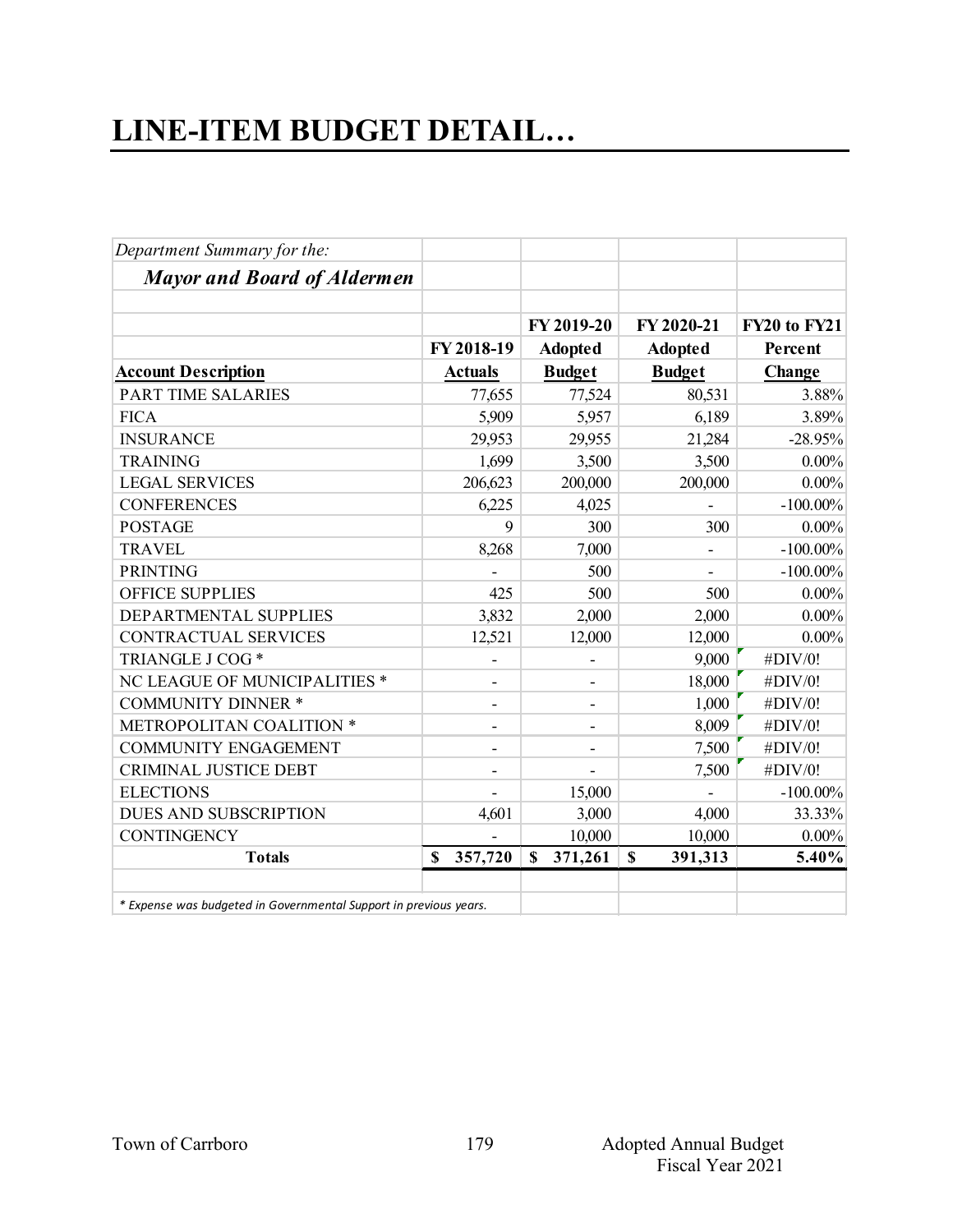| Department Summary for the:          |                          |                |                       |                     |
|--------------------------------------|--------------------------|----------------|-----------------------|---------------------|
| <b>Advisory Boards</b>               |                          |                |                       |                     |
|                                      |                          |                |                       |                     |
|                                      |                          | FY 2019-20     | FY 2020-21            | <b>FY20 to FY21</b> |
|                                      | FY 2018-19               | <b>Adopted</b> | <b>Adopted</b>        | Percent             |
| <b>Account Description</b>           | <b>Actuals</b>           | <b>Budget</b>  | <b>Budget</b>         | Change              |
| CONTRACTUAL SERVICES                 | 1,978                    | 5,000          | 5,000                 | $0.00\%$            |
| APPEARANCE COMMITTEE                 |                          | 200            | 200                   | $0.00\%$            |
| <b>PLANNING BOARD</b>                | 149                      | 500            | 500                   | $0.00\%$            |
| <b>BOARD OF ADJUSTMENT</b>           | 79                       | 500            | 500                   | $0.00\%$            |
| PARKS & RECREATION COMMISSION        | -                        | ۰              | 2,400                 | #DIV/0!             |
| <b>TRANSPORTATION ADVISORY BOARD</b> | ۰                        | 500            | 500                   | $0.00\%$            |
| HUMAN SERVICES COMMISSION            | 300                      | 300            | 500                   | 66.67%              |
| NORTHERN AREA TRANSITION ADV         |                          | 200            | 200                   | $0.00\%$            |
| <b>APPRECIATION EVENTS</b>           | 3,576                    |                | 4,000                 | #DIV/0!             |
| ECONOMIC SUSTAINABILITY COMMIS       | 232                      | 500            | 500                   | $0.00\%$            |
| <b>GREENWAY COMMISSION</b>           | $\overline{\phantom{0}}$ | 500            | 500                   | $0.00\%$            |
| SAFE ROUTES TO SCHOOL                |                          | 250            |                       | $-100.00\%$         |
| <b>ART COMMITTEE</b>                 | 7,102                    | 21,000         | 21,000                | $0.00\%$            |
| ENVIRONMENTAL ADVISORY BOARD         | 329                      | 500            | 500                   | $0.00\%$            |
| YOUTH ADVISORY BOARD                 | 217                      |                | 500                   | #DIV/0!             |
| <b>Totals</b>                        | 13,962<br>\$             | \$<br>29,950   | $\mathbf S$<br>36,800 | 22.87%              |
|                                      |                          |                |                       |                     |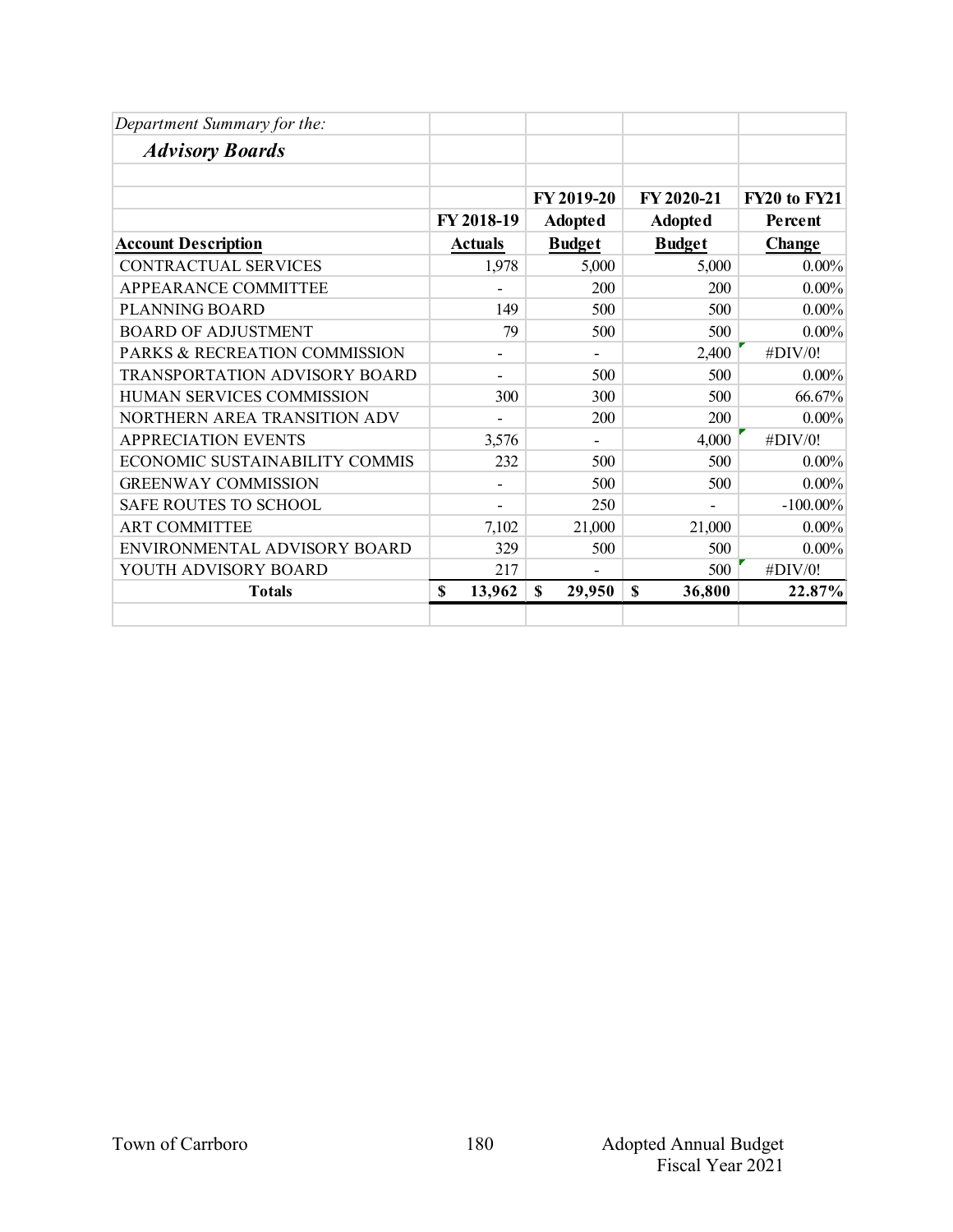| Department Summary for the:                                                                           |                        |                        |                                         |                     |
|-------------------------------------------------------------------------------------------------------|------------------------|------------------------|-----------------------------------------|---------------------|
| <b>Governmental Support</b>                                                                           |                        |                        |                                         |                     |
|                                                                                                       |                        | FY 2019-20             | FY 2020-21                              | <b>FY20 to FY21</b> |
|                                                                                                       | FY 2018-19             | <b>Adopted</b>         | <b>Adopted</b>                          | Percent             |
| <b>Account Description</b>                                                                            | <b>Actuals</b>         | <b>Budget</b>          | <b>Budget</b>                           | Change              |
| <b>TRIANGLE J COG</b>                                                                                 | $\mathcal{S}$<br>8,008 | $\mathcal{S}$<br>9,000 | $\mathbf S$<br>-                        | $-100.00\%$         |
| NC LEAGUE OF MUNICIPALITIES                                                                           | 17,917                 | 18,000                 |                                         | $-100.00\%$         |
| <b>INSTITUTE OF GOVERNMENT</b>                                                                        | 2,593                  | 2,593                  | $\overline{a}$                          | $-100.00\%$         |
| <b>ART CENTER</b>                                                                                     | 20,000                 | 20,000                 |                                         | $-100.00\%$         |
| HUMAN SERVICES GRANTS                                                                                 | 260,500                | 249,000                | -                                       | $-100.00\%$         |
| <b>COMMUNITY DINNER</b>                                                                               | 1,000                  | 1,000                  | -                                       | $-100.00\%$         |
| <b>LIBRARY PROJECT</b>                                                                                | 4,000                  | 4,000                  | -                                       | $-100.00\%$         |
| SOCIAL EQUITY & INCLUSION INIT                                                                        |                        | 20,000                 |                                         | $-100.00\%$         |
| THE PEOPLES CHANNEL                                                                                   | 26,893                 | 27,297                 |                                         | $-100.00\%$         |
| METROPOLITAN COALITION                                                                                | 8,169                  | 8,009                  | -                                       | $-100.00\%$         |
| <b>COMMUNITY OUTREACH</b>                                                                             | 42,970                 | 42,970                 | -                                       | $-100.00\%$         |
| <b>ALLIANCE FOR INNOVATION</b>                                                                        | 1,860                  | 1,860                  | -                                       | $-100.00\%$         |
| CARRBORO TOURISM DEV AUTHORITY                                                                        | 184,647                | 177,510                | $\overline{a}$                          | $-100.00\%$         |
| ROGERS ROAD INTERLOCAL                                                                                | 67,978                 | 66,728                 |                                         | $-100.00\%$         |
| FOOD COUNCIL                                                                                          |                        | 8,750                  | -                                       | $-100.00\%$         |
| UNC GOOD NEIGHBOR PROGRAM                                                                             |                        | 335                    | $\overline{a}$                          | $-100.00\%$         |
| NON PROFIT CAPITAL CAMPAIGN                                                                           | 88,642                 |                        |                                         | #DIV/0!             |
| <b>Totals</b>                                                                                         | 735,177<br>S           | \$<br>657,052          | $\mathbf S$<br>$\overline{\phantom{0}}$ | $-100.00\%$         |
| * In FY21, this department was inactivated and the various expenses distributed to other departments. |                        |                        |                                         |                     |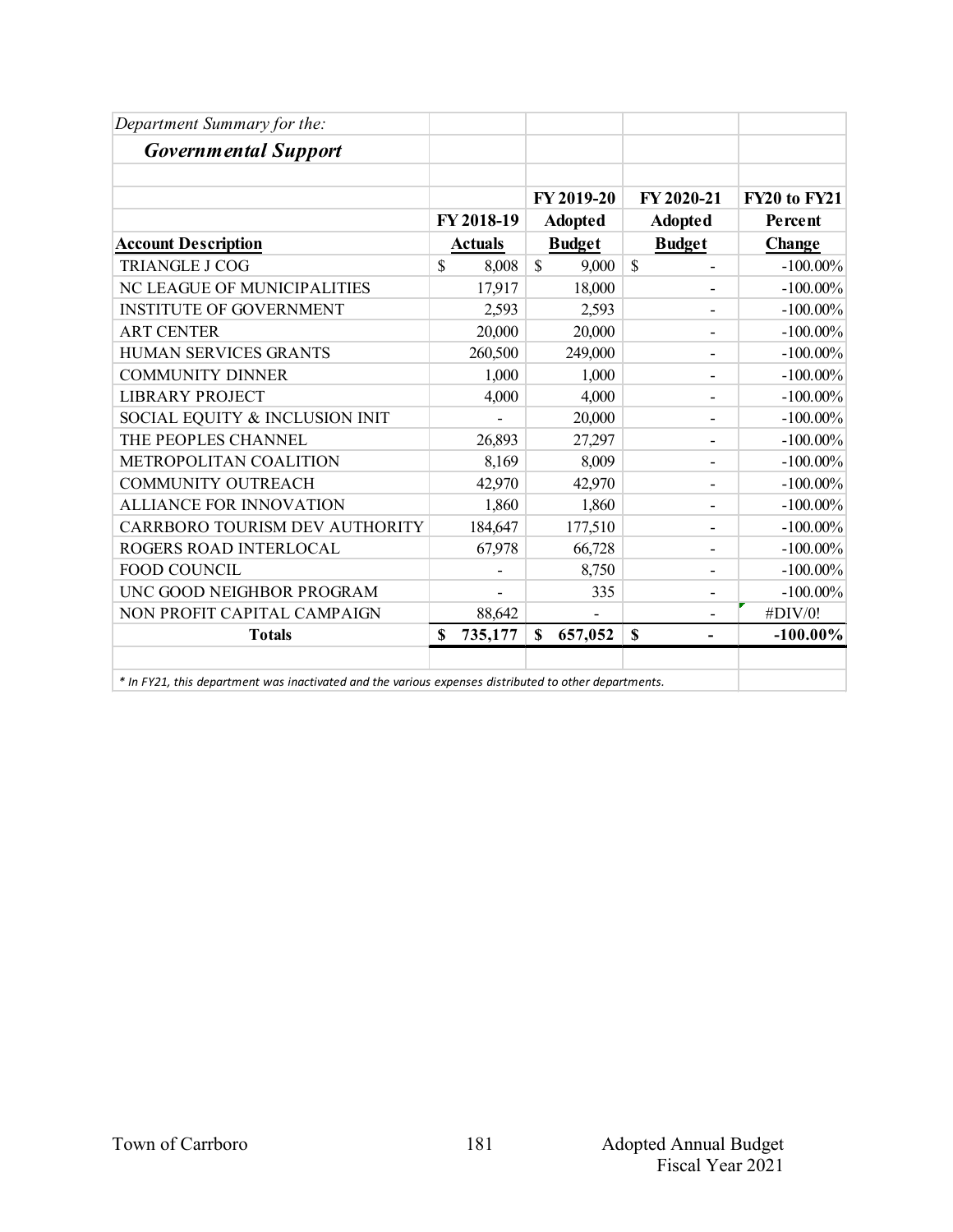| Department Summary for the:                                       |                |                          |                        |                     |
|-------------------------------------------------------------------|----------------|--------------------------|------------------------|---------------------|
| <b>Town Manager</b>                                               |                |                          |                        |                     |
|                                                                   |                | FY 2019-20               | FY 2020-21             | <b>FY20 to FY21</b> |
|                                                                   | FY 2018-19     | <b>Adopted</b>           | <b>Adopted</b>         | Percent             |
| <b>Account Description</b>                                        | <b>Actuals</b> | <b>Budget</b>            | <b>Budget</b>          | Change              |
| <b>SALARIES</b>                                                   | 316,870        | 324,183                  | 225,451                | $-30.46%$           |
| <b>SERVICE BENEFIT</b>                                            | 868            | 868                      | 868                    | $0.00\%$            |
| TEMP. SALARY                                                      | 7,658          | 7,000                    | 7,000                  | $0.00\%$            |
| <b>FICA</b>                                                       | 22,176         | 23,852                   | 16,191                 | $-32.12%$           |
| <b>INSURANCE</b>                                                  | 58,167         | 57,230                   | 27,802                 | $-51.42%$           |
| <b>RETIREMENT</b>                                                 | 25,389         | 29,233                   | 23,085                 | $-21.03%$           |
| SUPPLMENTAL RETIREMENT                                            | 9,723          | 9,733                    | 6,794                  | $-30.20%$           |
| <b>CAR ALLOWANCE</b>                                              | 6,000          | 6,000                    | 6,000                  | $0.00\%$            |
| <b>TRAINING</b>                                                   | 1,590          | 3,625                    |                        | $-100.00\%$         |
| <b>CONFERENCES</b>                                                | 3,489          | 5,740                    |                        | $-100.00\%$         |
| <b>POSTAGE</b>                                                    | 13             | 100                      | 50                     | $-50.00\%$          |
| <b>TELEPHONE</b>                                                  | 799            | 1,000                    | 1,000                  | $0.00\%$            |
| <b>TRAVEL</b>                                                     | 3,941          | 5,070                    |                        | $-100.00\%$         |
| <b>PRINTING</b>                                                   | 236            | 2,500                    | 1,500                  | $-40.00\%$          |
| <b>ADVERTISING</b>                                                | 2,869          | 20,700                   | 4,500                  | $-78.26%$           |
| <b>OFFICE SUPPLIES</b>                                            | 973            | 600                      | 300                    | $-50.00\%$          |
| DEPARTMENTAL SUPPLIES                                             | 1,783          | 1,200                    | 2,100                  | 75.00%              |
| FURNITURE & EQUIPMENT NON-CAP                                     | 2,926          | 4,000                    | 3,000                  | $-25.00%$           |
| CONTRACTUAL SERVICES                                              | 18,137         | 21,075                   | 22,500                 | 6.76%               |
| <b>INSTITUTE OF GOVERNMENT *</b>                                  |                | $\overline{\phantom{a}}$ | 2,593                  | #DIV/0!             |
| <b>DUES AND SUBSCRIPTION</b>                                      | 3,486          | 4,205                    | 4,205                  | $0.00\%$            |
| <b>MISCELLANEOUS</b>                                              | 7,415          | 30,000                   | 30,000                 | $0.00\%$            |
| <b>EQUIPMENT</b>                                                  | 8,217          | 5,000                    |                        | $-100.00\%$         |
| <b>Totals</b>                                                     | 502,725<br>\$  | 562,914<br>\$            | $\mathbf S$<br>384,939 | $-31.62%$           |
| * Expense was budgeted in Governmental Support in previous years. |                |                          |                        |                     |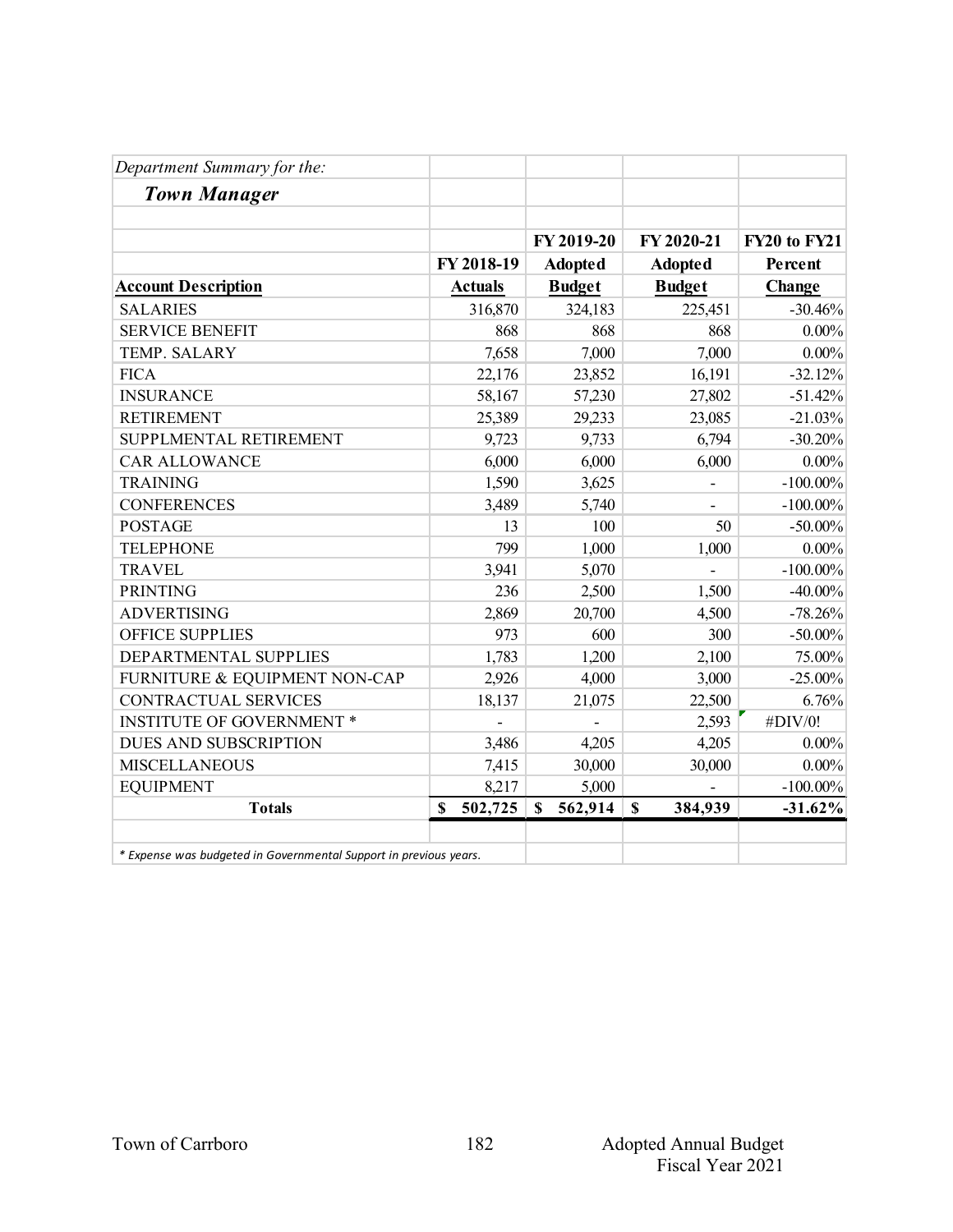|                          |                              |                          |                                               |         | FY20 to FY21                                  |
|--------------------------|------------------------------|--------------------------|-----------------------------------------------|---------|-----------------------------------------------|
|                          |                              |                          |                                               |         | Percent                                       |
|                          |                              |                          |                                               |         | <b>Change</b>                                 |
| \$                       | $\mathbb{S}$                 |                          | $\mathbb{S}$                                  | 53,506  | #DIV/0!                                       |
|                          |                              |                          |                                               | 6,000   | #DIV/0!                                       |
|                          |                              |                          |                                               | 4,558   | #DIV/0!                                       |
|                          |                              | $\overline{\phantom{0}}$ |                                               | 17,111  | #DIV/0!                                       |
| $\overline{\phantom{0}}$ |                              | $\overline{\phantom{a}}$ |                                               | 5,458   | #DIV/0!                                       |
|                          |                              | $\overline{\phantom{0}}$ |                                               | 1,607   | #DIV/0!                                       |
|                          |                              |                          |                                               | 1,600   | #DIV/0!                                       |
|                          |                              |                          |                                               | 600     | #DIV/0!                                       |
|                          |                              | $\overline{\phantom{0}}$ |                                               | 3,000   | #DIV/0!                                       |
| $\overline{\phantom{a}}$ |                              | $\overline{\phantom{a}}$ |                                               | 344     | #DIV/0!                                       |
|                          |                              | $\overline{\phantom{a}}$ |                                               | 5,157   | #DIV/0!                                       |
|                          |                              |                          |                                               | 4,800   | #DIV/0!                                       |
|                          |                              |                          |                                               | 850     | #DIV/0!                                       |
|                          |                              | $\overline{\phantom{0}}$ |                                               | 25,000  | #DIV/0!                                       |
| \$                       | \$                           |                          | \$                                            | 129,591 | #DIV/0!                                       |
|                          | FY 2018-19<br><b>Actuals</b> |                          | FY 2019-20<br><b>Adopted</b><br><b>Budget</b> |         | FY 2020-21<br><b>Adopted</b><br><b>Budget</b> |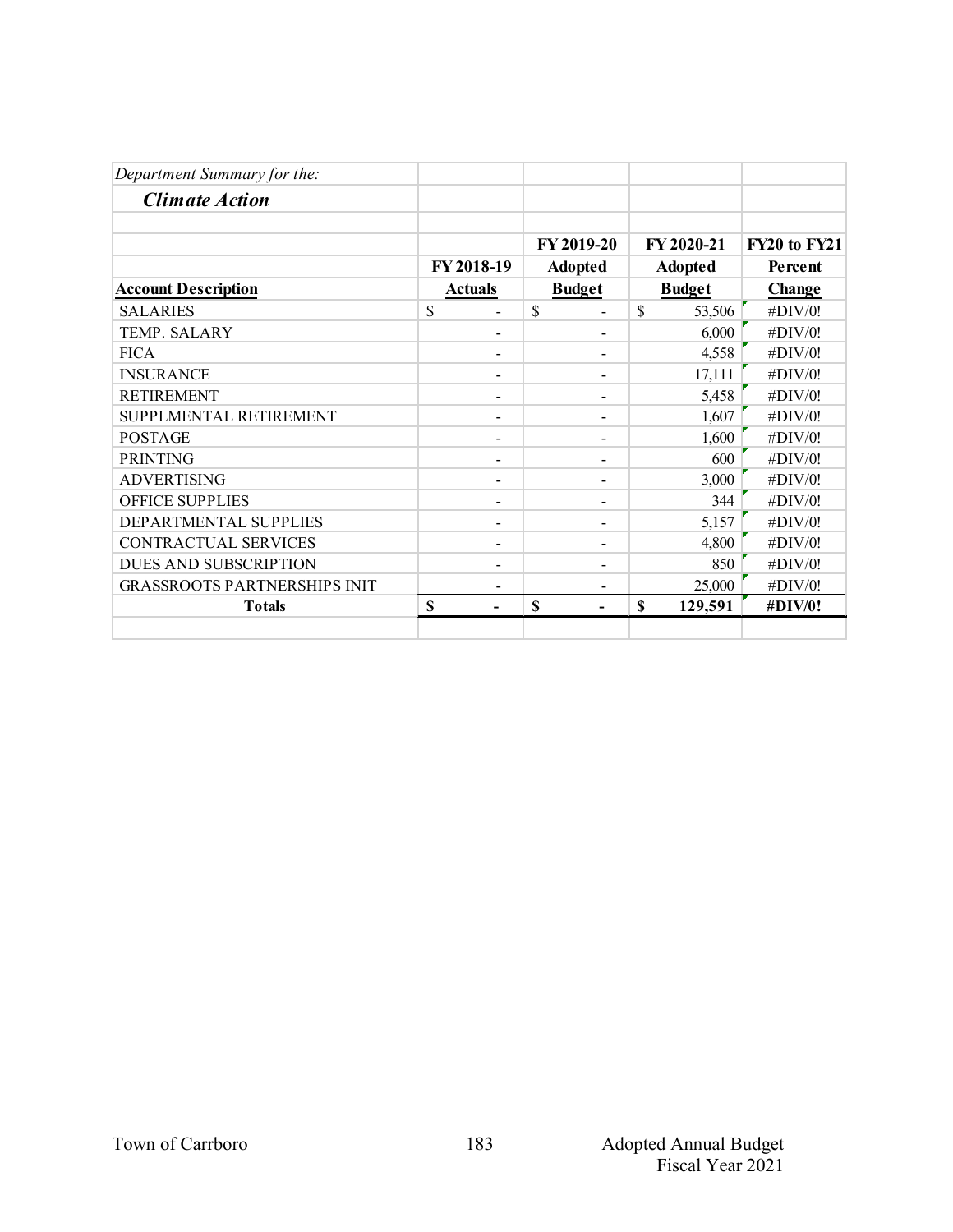| Department Summary for the:                                       |                |                         |                         |              |
|-------------------------------------------------------------------|----------------|-------------------------|-------------------------|--------------|
| <b>Economic Development</b>                                       |                |                         |                         |              |
|                                                                   |                |                         |                         |              |
|                                                                   |                | FY 2019-20              | FY 2020-21              | FY20 to FY21 |
|                                                                   | FY 2018-19     | <b>Adopted</b>          | <b>Adopted</b>          | Percent      |
| <b>Account Description</b>                                        | <b>Actuals</b> | <b>Budget</b>           | <b>Budget</b>           | Change       |
| <b>SALARIES</b>                                                   | \$<br>90,852   | $\mathcal{S}$<br>90,743 | $\mathcal{S}$<br>94,349 | 3.97%        |
| <b>SERVICE BENEFIT</b>                                            | 248            | 248                     | 248                     | $0.00\%$     |
| PART TIME SALARIES                                                | 20,049         | 20,028                  |                         | $-100.00\%$  |
| <b>FICA</b>                                                       | 8,409          | 8,505                   | 7,242                   | $-14.85%$    |
| <b>INSURANCE</b>                                                  | 10,067         | 10,015                  | 10,691                  | 6.75%        |
| <b>RETIREMENT</b>                                                 | 8,720          | 9,808                   | 9,588                   | $-2.24%$     |
| SUPPLMENTAL RETIREMENT                                            | 2,737          | 2,712                   | 2,822                   | 4.06%        |
| <b>CONFERENCES</b>                                                | 419            | 1,600                   | $\overline{a}$          | $-100.00\%$  |
| <b>POSTAGE</b>                                                    | 110            | 600                     | 600                     | $0.00\%$     |
| <b>TRAVEL</b>                                                     | 1,695          | 200                     |                         | $-100.00\%$  |
| <b>PRINTING</b>                                                   | 99             | 600                     | 600                     | $0.00\%$     |
| <b>ADVERTISING</b>                                                | 345            | 1,500                   | 1,500                   | 0.00%        |
| <b>OFFICE SUPPLIES</b>                                            | 299            | 600                     | 300                     | $-50.00\%$   |
| DEPARTMENTAL SUPPLIES                                             | 463            | 1,000                   | 500                     | $-50.00\%$   |
| <b>CONTRACTUAL SERVICES</b>                                       | 73,678         | 37,700                  |                         | $-100.00\%$  |
| <b>HOLIDAY EVENT</b>                                              | 1,459          | 1,500                   | 1,500                   | $0.00\%$     |
| CD & MEMORABILIA SHOW                                             | 2,654          | 2,800                   |                         | $-100.00\%$  |
| LOCAL LIVING ECONOM INITIATIVE                                    | 4,650          | 6,000                   | 4,000                   | $-33.33%$    |
| ENTREPRENEURIAL INITIATIVE                                        | 4,000          | 4,000                   | 4,000                   | $0.00\%$     |
| MEMBER SCHOLARSHIPS - CBA                                         |                |                         | 2,000                   | #DIV/0!      |
| ECONOMIC DEVELOPMENT INCENTIVE                                    | 5,464          | 5,712                   | 5,970                   | 4.52%        |
| CARRBORO TOURISM DEV AUTHORITY *                                  |                | $\overline{a}$          | 160,050                 | #DIV/0!      |
| <b>300 E MAIN PARKING</b>                                         | 45,000         | 45,000                  |                         | $-100.00\%$  |
| DUES AND SUBSCRIPTION                                             | 997            | 500                     | 500                     | $0.00\%$     |
| FOOD COUNCIL *                                                    |                |                         | 8,750                   | #DIV/0!      |
| <b>Totals</b>                                                     | 282,414<br>\$  | 251,371<br>$\mathbf S$  | 315,210<br>$\mathbf S$  | 25.40%       |
| * Expense was budgeted in Governmental Support in previous years. |                |                         |                         |              |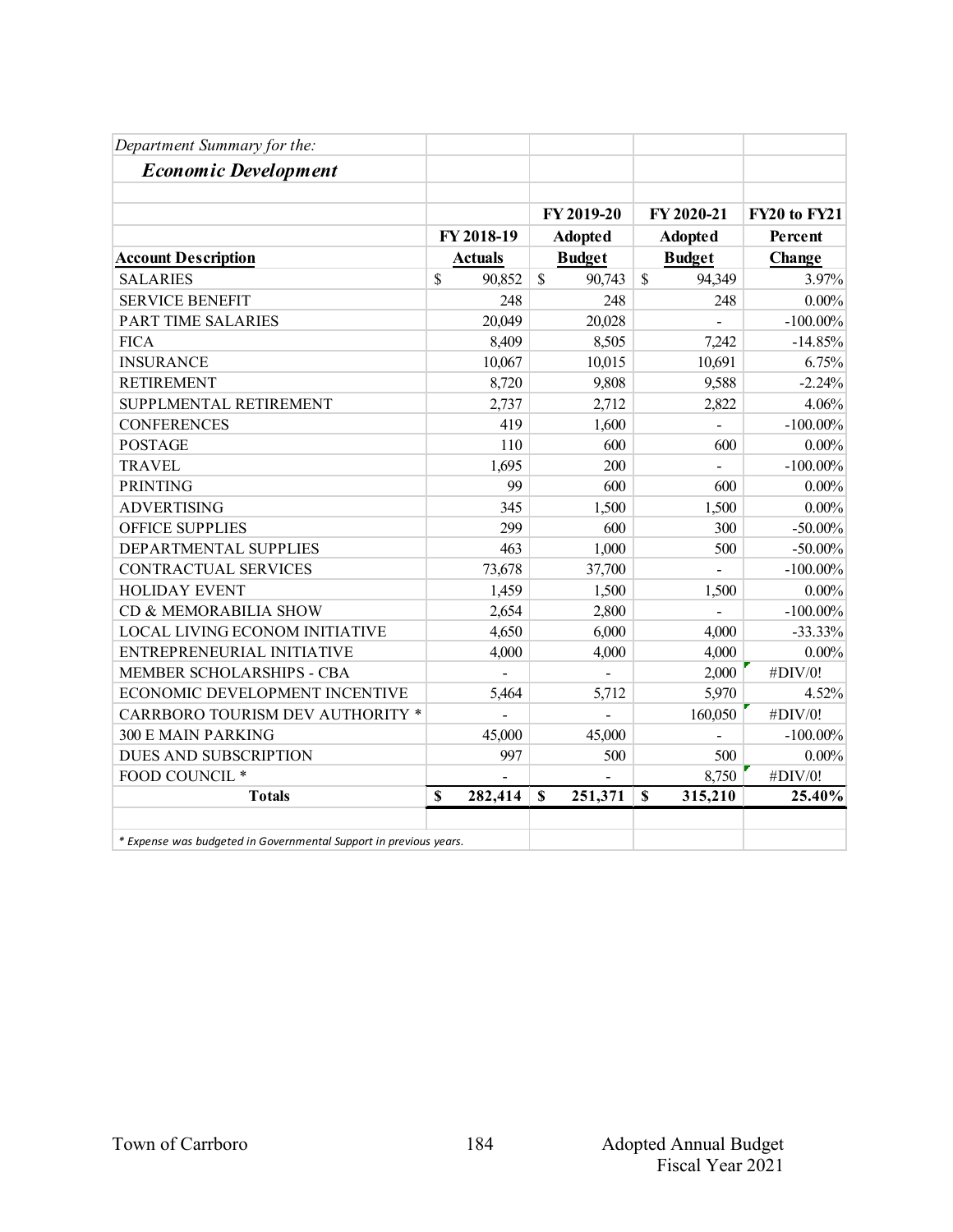| Department Summary for the:                                       |                              |                          |                        |              |
|-------------------------------------------------------------------|------------------------------|--------------------------|------------------------|--------------|
| <b>Housing &amp; Community Services</b>                           |                              |                          |                        |              |
|                                                                   |                              |                          |                        |              |
|                                                                   |                              | FY 2019-20               | FY 2020-21             | FY20 to FY21 |
|                                                                   | FY 2018-19                   | <b>Adopted</b>           | <b>Adopted</b>         | Percent      |
| <b>Account Description</b>                                        | <b>Actuals</b>               | <b>Budget</b>            | <b>Budget</b>          | Change       |
| <b>SALARIES</b>                                                   | \$                           | \$                       | \$<br>122,770          | #DIV/0!      |
| <b>PART TIME SALARIES</b>                                         |                              |                          | 20,767                 | #DIV/0!      |
| <b>FICA</b>                                                       |                              |                          | 10,998                 | #DIV/0!      |
| <b>INSURANCE</b>                                                  | $\overline{\phantom{0}}$     | ۰                        | 33,238                 | #DIV/0!      |
| <b>RETIREMENT</b>                                                 | $\qquad \qquad -$            |                          | 14,421                 | #DIV/0!      |
| SUPPLMENTAL RETIREMENT                                            | $\qquad \qquad -$            |                          | 3,670                  | #DIV/0!      |
| <b>POSTAGE</b>                                                    |                              |                          | 100                    | #DIV/0!      |
| <b>PRINTING</b>                                                   | ۰                            | $\overline{\phantom{a}}$ | 1,000                  | #DIV/0!      |
| <b>ADVERTISING</b>                                                |                              |                          | 500                    | #DIV/0!      |
| <b>OFFICE SUPPLIES</b>                                            |                              |                          | 600                    | #DIV/0!      |
| DEPARTMENTAL SUPPLIES                                             | $\overline{\phantom{0}}$     | ۰                        | 1,500                  | #DIV/0!      |
| FURNITURE & EQUIPMENT NON-CAP                                     |                              |                          | 2,000                  | #DIV/0!      |
| <b>CONTRACTUAL SERVICES</b>                                       |                              |                          | 5,000                  | #DIV/0!      |
| HUMAN SERVICES GRANTS *^                                          | $\qquad \qquad \blacksquare$ | $\blacksquare$           | 267,625                | #DIV/0!      |
| <b>COMMUNITY OUTREACH *</b>                                       | $\qquad \qquad -$            | $\overline{\phantom{0}}$ | 42,970                 | #DIV/0!      |
| <b>DUES AND SUBSCRIPTION</b>                                      |                              |                          | 650                    | #DIV/0!      |
| $DACA*$                                                           |                              |                          | 10,000                 | #DIV/0!      |
| UNC GOOD NEIGHBOR PROGRAM *                                       | $\qquad \qquad \blacksquare$ | -                        | 335                    | #DIV/0!      |
| <b>Totals</b>                                                     | $\mathbf S$                  | $\mathbf S$              | $\mathbf S$<br>538,144 | #DIV/0!      |
|                                                                   |                              |                          |                        |              |
| * Expense was budgeted in Governmental Support in previous years. |                              |                          |                        |              |

 *^ The FY21 budget was reduced from \$274K due to early disbursements of various grants in May 2020 due to COVID-19.*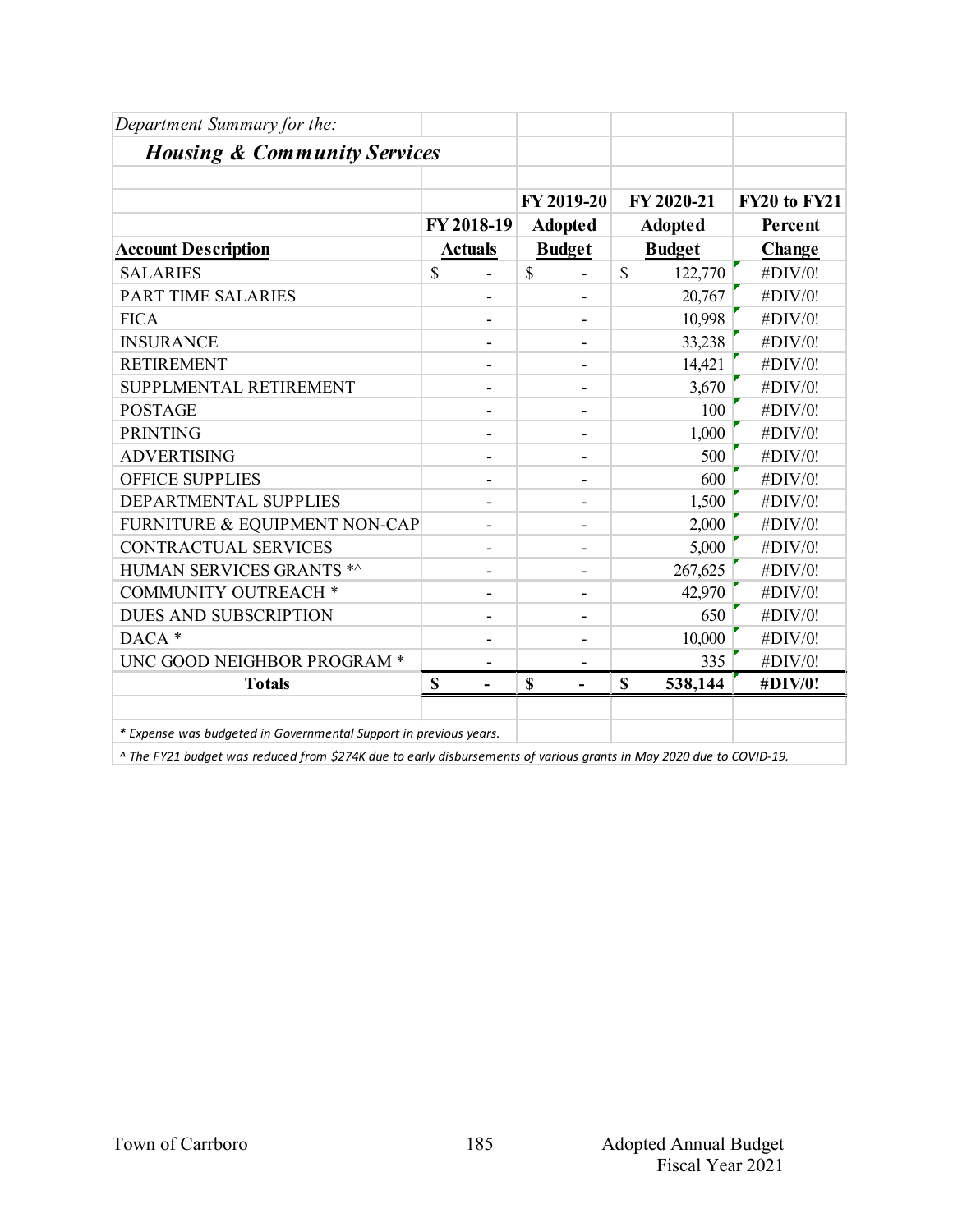| Department Summary for the:      |                        |                        |                          |                     |
|----------------------------------|------------------------|------------------------|--------------------------|---------------------|
| <b>Town Clerk</b>                |                        |                        |                          |                     |
|                                  |                        |                        |                          |                     |
|                                  |                        | FY 2019-20             | FY 2020-21               | <b>FY20 to FY21</b> |
|                                  | FY 2018-19             | <b>Adopted</b>         | <b>Adopted</b>           | Percent             |
| <b>Account Description</b>       | <b>Actuals</b>         | <b>Budget</b>          | <b>Budget</b>            | Change              |
| <b>SALARIES</b>                  | $\mathbb{S}$<br>67,627 | $\mathbb{S}$<br>67,546 | $\mathbb{S}$<br>70,224   | 3.96%               |
| <b>SERVICE BENEFIT</b>           | 248                    | 248                    | 456                      | 83.87%              |
| <b>PART TIME SALARIES</b>        | 23,774                 | 29,668                 | 31,392                   | 5.81%               |
| <b>FICA</b>                      | 6,173                  | 7,467                  | 7,814                    | 4.65%               |
| <b>INSURANCE</b>                 | 14,584                 | 14,374                 | 15,207                   | 5.80%               |
| UNEMPLOYMENT INSURANCE           | 3,192                  |                        |                          | #DIV/0!             |
| <b>RETIREMENT</b>                | 7,203                  | 8,586                  | 10,129                   | 17.97%              |
| SUPPLMENTAL RETIREMENT           | 2,039                  | 2,016                  | 2,105                    | 4.41%               |
| <b>TRAINING</b>                  | 109                    | 1,200                  | $\overline{\phantom{0}}$ | $-100.00\%$         |
| <b>CONFERENCES</b>               | 1,343                  | 1,300                  |                          | $-100.00\%$         |
| <b>POSTAGE</b>                   | 20                     | 250                    | 25                       | $-90.00\%$          |
| <b>TRAVEL</b>                    | 604                    | 900                    | 200                      | $-77.78%$           |
| <b>PRINTING</b>                  |                        | 500                    | 500                      | $0.00\%$            |
| <b>ADVERTISING</b>               | 8,787                  | 9,500                  | 10,000                   | 5.26%               |
| <b>OFFICE SUPPLIES</b>           | 102                    | 750                    | 750                      | $0.00\%$            |
| DEPARTMENTAL SUPPLIES            | 1,216                  | 1,300                  | 1,275                    | $-1.92%$            |
| <b>CONTRACTUAL SERVICES</b>      | 22,428                 | 3,120                  | 3,120                    | $0.00\%$            |
| DUES AND SUBSCRIPTION            | 683                    | 550                    | 750                      | 36.36%              |
| <b>CARRBORO CITIZENS ACADEMY</b> | 2,103                  | 1,700                  | 2,200                    | 29.41%              |
| <b>Totals</b>                    | \$<br>162,235          | \$<br>150,975          | \$<br>156,147            | 3.43%               |
|                                  |                        |                        |                          |                     |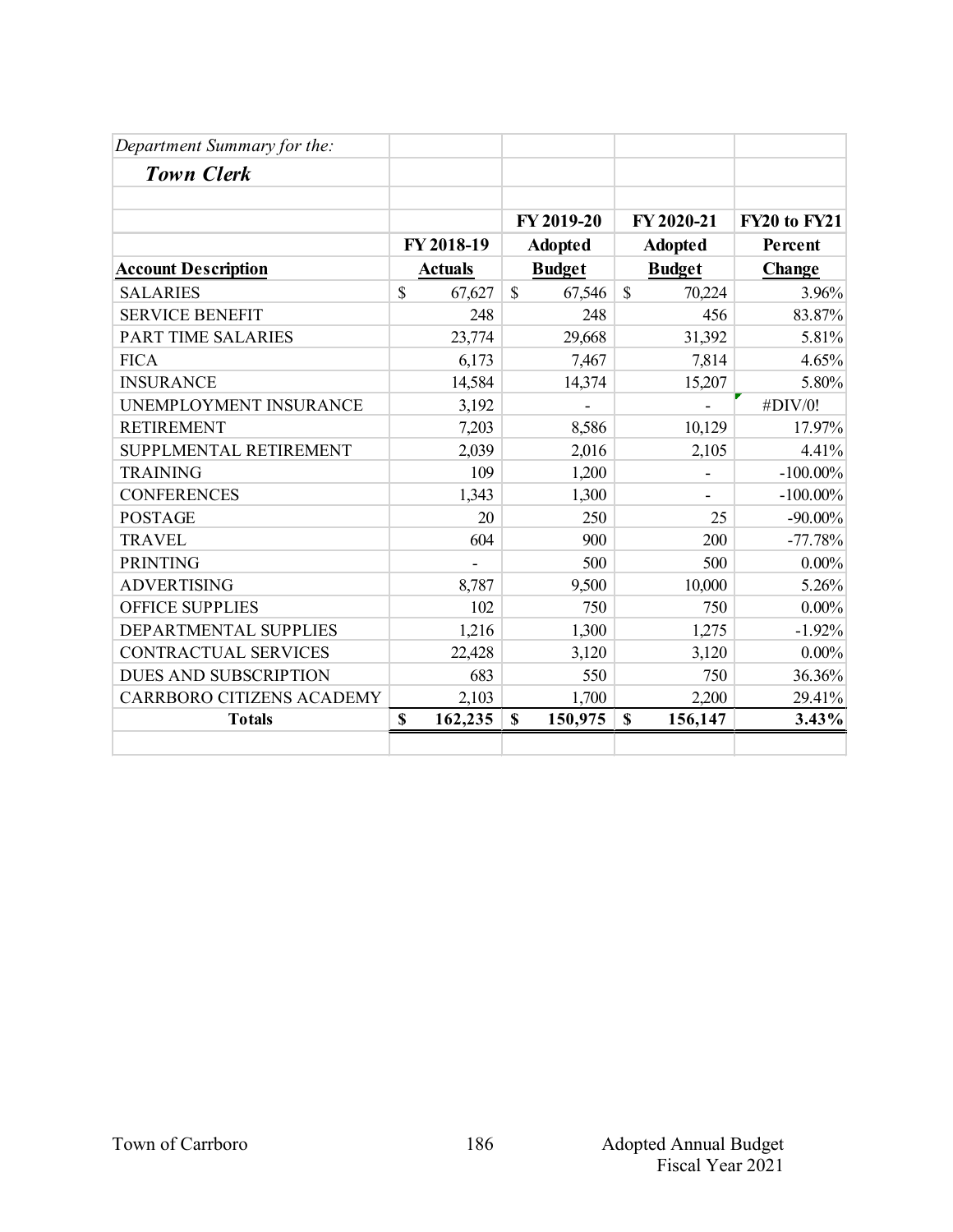| Department Summary for the:    |    |                |                |               |                |                |              |
|--------------------------------|----|----------------|----------------|---------------|----------------|----------------|--------------|
| <b>Finance Department</b>      |    |                |                |               |                |                |              |
|                                |    |                |                | FY 2019-20    |                | FY 2020-21     | FY20 to FY21 |
|                                |    | FY 2018-19     | <b>Adopted</b> |               | <b>Adopted</b> |                | Percent      |
| <b>Account Description</b>     |    | <b>Actuals</b> |                | <b>Budget</b> | <b>Budget</b>  |                | Change       |
| <b>SALARIES</b>                | \$ | 458,530        | $\mathbf S$    | 508,702       | $\mathcal{S}$  | 531,553        | 4.49%        |
| <b>SERVICE BENEFIT</b>         |    | 1,403          |                | 1,403         |                | 1,611          | 14.83%       |
| <b>FICA</b>                    |    | 32,748         |                | 39,069        |                | 41,287         | 5.68%        |
| <b>INSURANCE</b>               |    | 97,028         |                | 107,564       |                | 119,256        | 10.87%       |
| UNEMPLOYMENT INSURANCE         |    | 2,610          |                | 4,000         |                | 4,000          | $0.00\%$     |
| UNEMPLOYMENT INS RESERVE       |    | (39, 471)      |                |               |                |                | #DIV/0!      |
| <b>RETIREMENT</b>              |    | 36,090         |                | 45,422        |                | 54,383         | 19.73%       |
| SUPPLMENTAL RETIREMENT         |    | 13,826         |                | 15,124        |                | 16,012         | 5.87%        |
| <b>CAR ALLOWANCE</b>           |    |                |                |               |                | 6,000          | #DIV/0!      |
| <b>TRAINING</b>                |    | 2,580          |                | 1,000         |                |                | $-100.00\%$  |
| <b>CONFERENCES</b>             |    | 2,209          |                | 5,825         |                |                | $-100.00\%$  |
| <b>POSTAGE</b>                 |    | 3,319          |                | 3,000         |                | 3,000          | $0.00\%$     |
| RISK MANAGEMENT/SAFETY         |    | 70,294         |                |               |                | $\overline{a}$ | #DIV/0!      |
| <b>TRAVEL</b>                  |    | 1,349          |                | 500           |                |                | $-100.00\%$  |
| <b>RENT</b>                    |    | 5,423          |                | 1,960         |                | 15,480         | 689.80%      |
| <b>PRINTING</b>                |    | 7,063          |                | 5,930         |                | 6,804          | 14.74%       |
| <b>ADVERTISING</b>             |    | 425            |                | 1,000         |                | 1,000          | $0.00\%$     |
| <b>OFFICE SUPPLIES</b>         |    | 3,182          |                | 1,900         |                | 2,350          | 23.68%       |
| DEPARTMENTAL SUPPLIES          |    | 4,078          |                | 2,000         |                | 2,750          | 37.50%       |
| FURNITURE & EQUIPMENT NON-CAP  |    | 7,503          |                |               |                | 2,000          | #DIV/0!      |
| CONTRACTUAL SERVICES           |    | 143,639        |                | 153,500       |                | 141,750        | $-7.65%$     |
| <b>BANK SERVICE CHARGES</b>    |    | 9,636          |                | 8,500         |                | 8,500          | $0.00\%$     |
| <b>DUES AND SUBSCRIPTION</b>   |    | 2,055          |                | 2,455         |                | 3,394          | 38.25%       |
| <b>GENERAL INSURANCE</b>       |    | 334,011        |                | 310,000       |                | 305,000        | $-1.61%$     |
| PUBLIC OFFICIALS LIABILITY INS |    |                |                | 30,000        |                | 12,500         | $-58.33%$    |
| <b>Totals</b>                  | S  | 1,199,530      | \$             | 1,248,854     | $\mathbf{s}$   | 1,278,630      | 2.38%        |
|                                |    |                |                |               |                |                |              |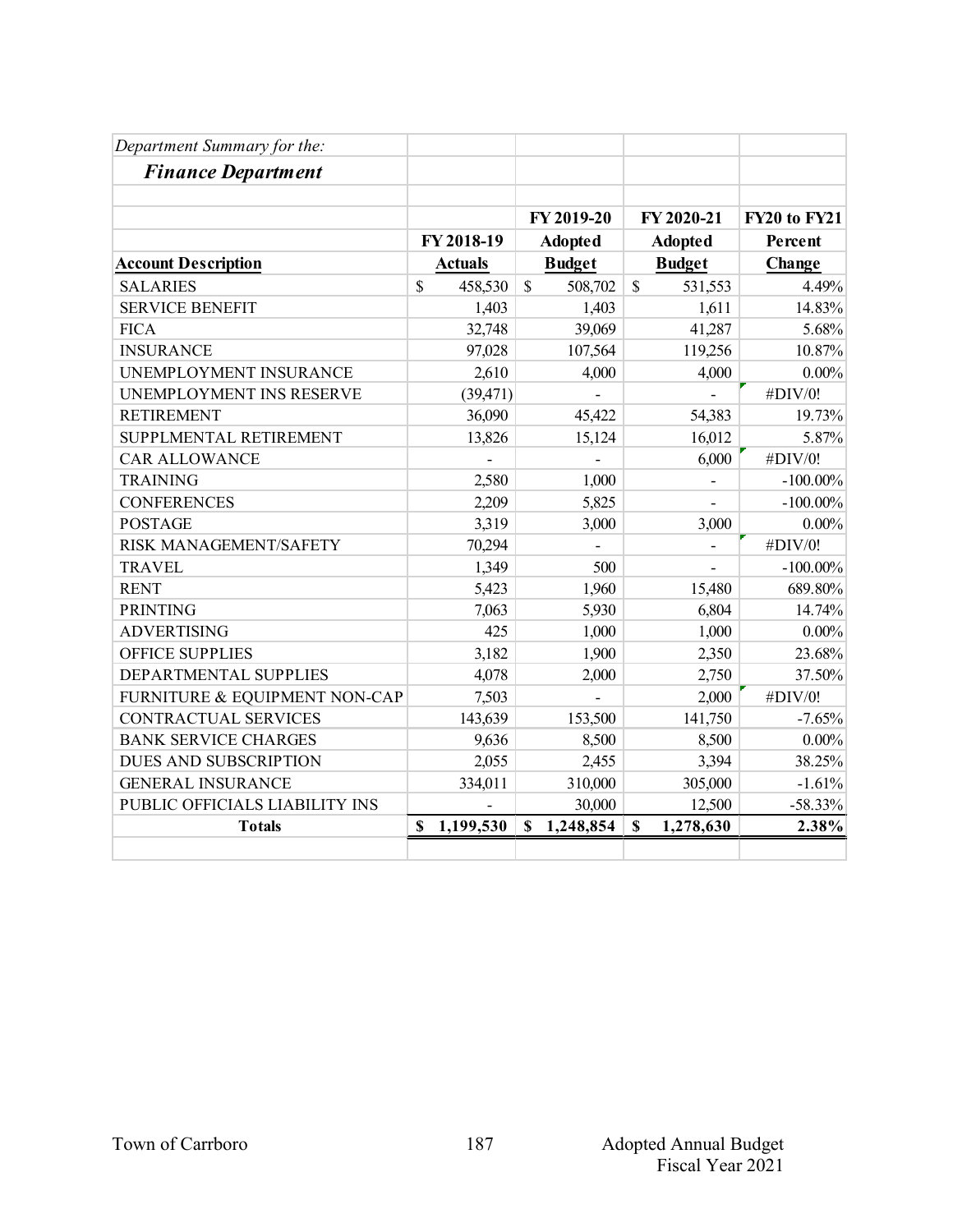| Department Summary for the:         |              |                |              |                |               |                |              |
|-------------------------------------|--------------|----------------|--------------|----------------|---------------|----------------|--------------|
| <b>Human Resources Department</b>   |              |                |              |                |               |                |              |
|                                     |              |                |              | FY 2019-20     |               | FY 2020-21     | FY20 to FY21 |
|                                     |              | FY 2018-19     |              | <b>Adopted</b> |               | <b>Adopted</b> | Percent      |
| <b>Account Description</b>          |              | <b>Actuals</b> |              | <b>Budget</b>  |               | <b>Budget</b>  | Change       |
| <b>SALARIES</b>                     | $\mathbb{S}$ | 120,598        | $\mathbb{S}$ | 132,682        | $\mathcal{S}$ | 137,965        | 3.98%        |
| <b>SERVICE BENEFIT</b>              |              |                |              | 248            |               | 248            | $0.00\%$     |
| TEMP. SALARY                        |              | 2,373          |              | 5,000          |               | 3,000          | $-40.00\%$   |
| <b>FICA</b>                         |              | 8,341          |              | 10,563         |               | 10,815         | 2.39%        |
| <b>INSURANCE</b>                    |              | 31,206         |              | 35,410         |               | 37,754         | 6.62%        |
| RETIREE INSURANCE                   |              | 297,344        |              | 315,000        |               | 330,000        | 4.76%        |
| RETIREE INSURANCE STIPEND           |              | 4,236          |              | 4,236          |               | 4,236          | $0.00\%$     |
| <b>LONG TERM DISABILITY</b>         |              |                |              |                |               | 36,000         | #DIV/0!      |
| <b>RETIREMENT</b>                   |              | 9,463          |              | 11,923         |               | 14,037         | 17.73%       |
| SUPPLMENTAL RETIREMENT              |              | 3,624          |              | 3,970          |               | 4,132          | 4.08%        |
| <b>TRAINING</b>                     |              | 1,378          |              | 2,000          |               | $\overline{a}$ | $-100.00\%$  |
| <b>EMPLOYEE TUITION ASSISTANCE</b>  |              |                |              |                |               | 3,000          | #DIV/0!      |
| ORGANIZATIONAL DEVELOPMENT          |              | 3,156          |              | 10,000         |               | 5,000          | $-50.00\%$   |
| <b>CONFERENCES</b>                  |              | 2,353          |              | 2,500          |               | $\overline{a}$ | $-100.00\%$  |
| <b>POSTAGE</b>                      |              | 51             |              | 300            |               | 300            | $0.00\%$     |
| <b>GOVT ADVANCED RACIAL EQUITY</b>  |              |                |              | 25,000         |               | $\overline{a}$ | $-100.00\%$  |
| MENTAL HEALTH TRAINING              |              |                |              | 1,000          |               |                | $-100.00\%$  |
| <b>TRAVEL</b>                       |              | 235            |              | 1,000          |               | 500            | $-50.00\%$   |
| <b>PRINTING</b>                     |              | $\frac{1}{2}$  |              | 300            |               | 300            | $0.00\%$     |
| <b>ADVERTISING</b>                  |              |                |              | 1,000          |               | 1,000          | $0.00\%$     |
| <b>OFFICE SUPPLIES</b>              |              | 465            |              | 500            |               | 500            | $0.00\%$     |
| DEPARTMENTAL SUPPLIES               |              | 389            |              | 1,500          |               | 1,500          | $0.00\%$     |
| CONTRACTUAL SERVICES                |              | 74,764         |              | 40,000         |               | 16,500         | $-58.75%$    |
| <b>GO PASSES - TRIANGLE TRANSIT</b> |              |                |              | 1,000          |               | 750            | $-25.00%$    |
| DUES AND SUBSCRIPTION               |              | 597            |              | 620            |               | 620            | $0.00\%$     |
| <b>EMPLOYEE WELLNESS PROGRAM</b>    |              | 1,947          |              | 5,000          |               | 24,750         | 395.00%      |
| <b>APPRECIATION EVENTS</b>          |              | 13,676         |              | 15,000         |               | 15,000         | $0.00\%$     |
| <b>Totals</b>                       | $\mathbf S$  | 576,196        | $\mathbf S$  | 625,752        | $\mathbf S$   | 647,907        | 3.54%        |
|                                     |              |                |              |                |               |                |              |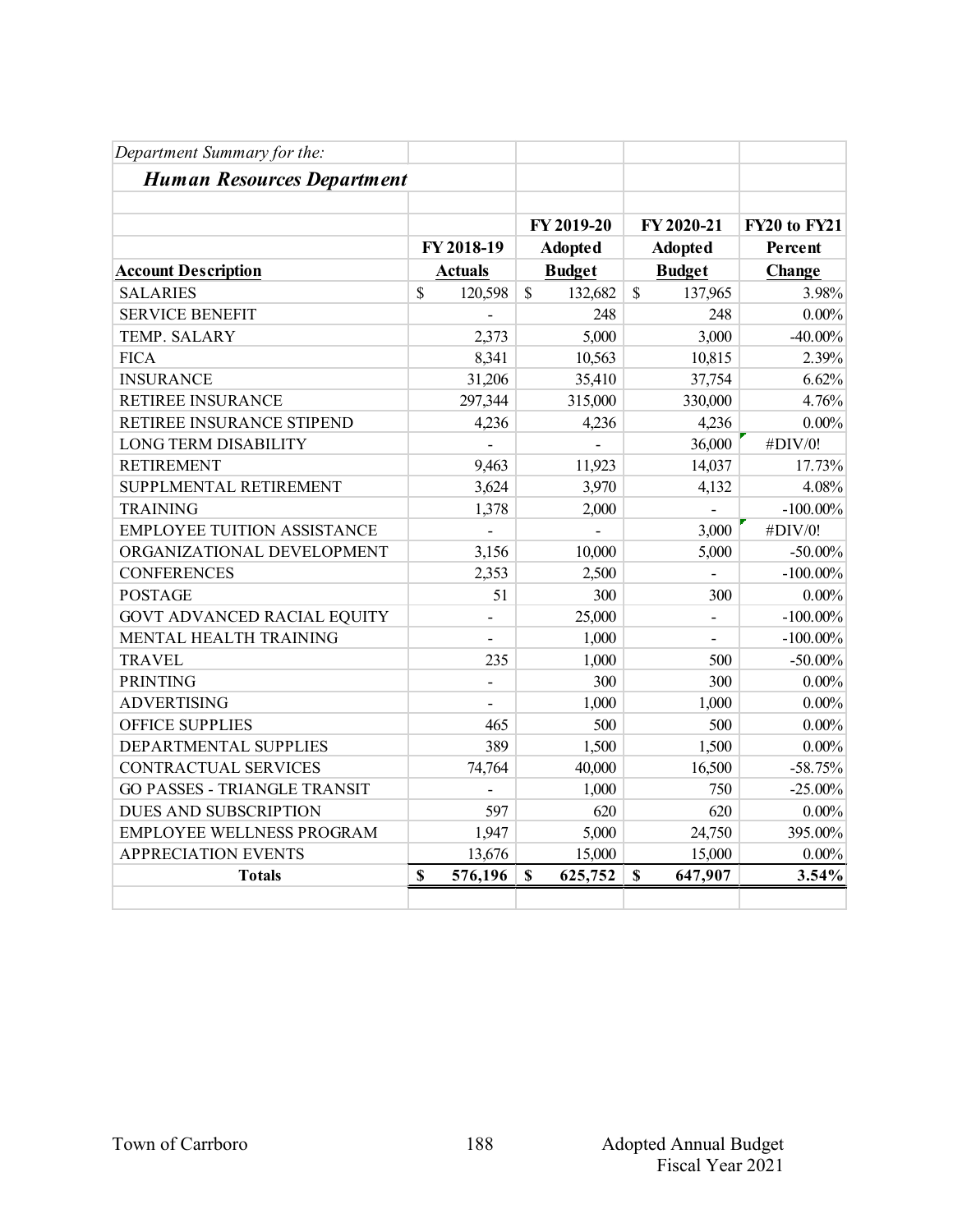| Department Summary for the:                                       |    |                |              |               |              |                |              |
|-------------------------------------------------------------------|----|----------------|--------------|---------------|--------------|----------------|--------------|
| <b>Technology Services Department</b>                             |    |                |              |               |              |                |              |
|                                                                   |    |                |              | FY 2019-20    |              | FY 2020-21     | FY20 to FY21 |
|                                                                   |    | FY 2018-19     |              | Adopted       |              | <b>Adopted</b> | Percent      |
| <b>Account Description</b>                                        |    | <b>Actuals</b> |              | <b>Budget</b> |              | <b>Budget</b>  | Change       |
| <b>SALARIES</b>                                                   | \$ | 232,304        | $\mathbb{S}$ | 232,027       | $\mathbb{S}$ | 241,308        | 4.00%        |
| <b>SERVICE BENEFIT</b>                                            |    | 1,983          |              | 2,192         |              | 2,192          | $0.00\%$     |
| <b>FICA</b>                                                       |    | 16,987         |              | 17,934        |              | 18,645         | 3.96%        |
| <b>INSURANCE</b>                                                  |    | 40,528         |              | 40,319        |              | 43,009         | 6.67%        |
| <b>RETIREMENT</b>                                                 |    | 18,374         |              | 21,103        |              | 24,837         | 17.69%       |
| SUPPLMENTAL RETIREMENT                                            |    | 7,039          |              | 7,027         |              | 7,312          | 4.06%        |
| <b>TRAINING</b>                                                   |    | 4,206          |              | 7,500         |              |                | $-100.00\%$  |
| <b>CONFERENCES</b>                                                |    | 200            |              | 2,800         |              |                | $-100.00\%$  |
| <b>TELEPHONE</b>                                                  |    | 71,680         |              | 105,900       |              | 118,200        | 11.61%       |
| <b>TRAVEL</b>                                                     |    | 1,003          |              | 1,000         |              |                | $-100.00\%$  |
| M & R EQUIPMENT                                                   |    | 80,774         |              | 72,500        |              | 77,500         | 6.90%        |
| <b>MOTOR VEHICLE REPAIR</b>                                       |    | 45             |              | 350           |              | 350            | $0.00\%$     |
| <b>FUEL</b>                                                       |    | 98             |              | 400           |              | 400            | $0.00\%$     |
| <b>OFFICE SUPPLIES</b>                                            |    | 843            |              | 1,500         |              | 1,500          | $0.00\%$     |
| DEPARTMENTAL SUPPLIES                                             |    | 44,373         |              | 33,000        |              | 25,000         | $-24.24%$    |
| <b>COMPUTER &amp; PERIPHERALS</b>                                 |    | 221,599        |              | 279,800       |              | 286,000        | 2.22%        |
| FURNITURE & EQUIPMENT NON-CAP                                     |    | 7,404          |              |               |              |                | #DIV/0!      |
| <b>CONTRACTUAL SERVICES</b>                                       |    | 777,332        |              | 791,325       |              | 875,000        | 10.57%       |
| THE PEOPLES CHANNEL *                                             |    |                |              |               |              | 27,297         | #DIV/0!      |
| HUMAN RESOURCES MGMT INFO SYS                                     |    | 13,050         |              |               |              | $\overline{a}$ | #DIV/0!      |
| DUES AND SUBSCRIPTION                                             |    | 7,689          |              | 4,100         |              |                | $-100.00\%$  |
| <b>EQUIPMENT</b>                                                  |    | 36,749         |              | 118,000       |              |                | $-100.00\%$  |
| <b>Totals</b>                                                     | S  | 1,584,260      | $\mathbf S$  | 1,738,777     | \$           | 1,748,550      | 0.56%        |
|                                                                   |    |                |              |               |              |                |              |
| * Expense was budgeted in Governmental Support in previous years. |    |                |              |               |              |                |              |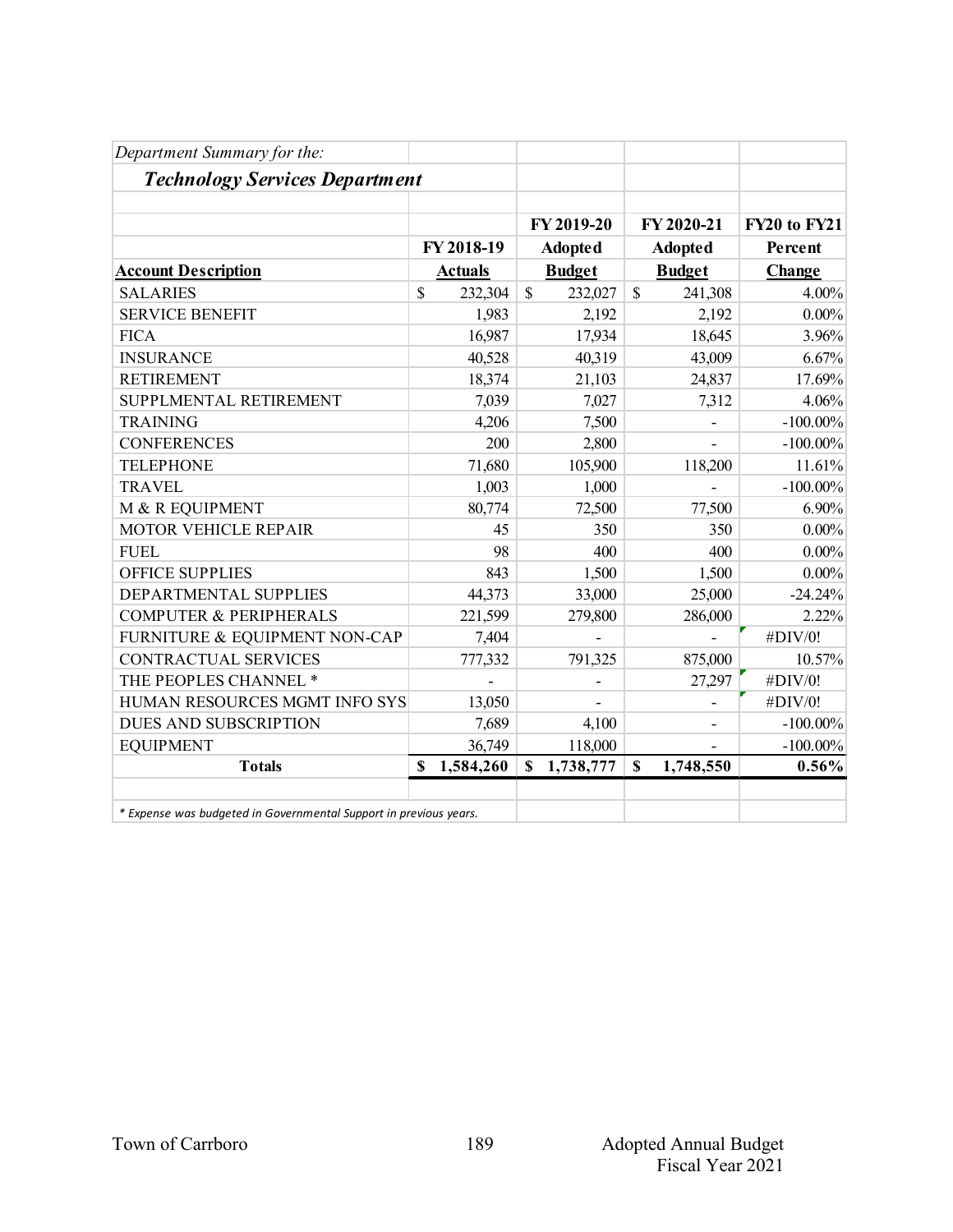| Department Summary for the:   |             |                |                                        |              |
|-------------------------------|-------------|----------------|----------------------------------------|--------------|
| <b>Police Department</b>      |             |                |                                        |              |
|                               |             |                |                                        |              |
|                               |             | FY 2019-20     | FY 2020-21                             | FY20 to FY21 |
|                               | FY 2018-19  | <b>Adopted</b> | <b>Adopted</b>                         | Percent      |
| <b>Account Description</b>    | Actuals     | <b>Budget</b>  | <b>Budget</b>                          | Change       |
| <b>SALARIES</b>               | 2,079,118   | 2,203,329      | 2,316,189                              | 5.12%        |
| <b>OVERTIME</b>               | 39,249      | 44,625         | 50,000                                 | 12.04%       |
| <b>SERVICE BENEFIT</b>        | 12,354      | 13,385         | 12,354                                 | $-7.70%$     |
| <b>WORKERS COMPENSATION</b>   | 376         | 4,000          | 6,000                                  | 50.00%       |
| POLICE OFFICERS AGILITY TEST  | 12,000      | 19,000         | 19,500                                 | 2.63%        |
| TEMP. SALARY                  | 9,645       |                |                                        | #DIV/0!      |
| <b>FICA</b>                   | 169,861     | 187,093        | 193,672                                | 3.52%        |
| <b>INSURANCE</b>              | 468,285     | 514,033        | 597,502                                | 16.24%       |
| <b>RETIREMENT</b>             | 182,383     | 219,059        | 257,456                                | 17.53%       |
| SUPPLMENTAL RETIREMENT        | 105,136     | 112,918        | 118,894                                | 5.29%        |
| EARLY SEPARATION ALLOWANCE    | 165,820     | 162,788        | 130,838                                | $-19.63%$    |
| <b>TRAINING</b>               | 32,560      | 38,607         | 30,000                                 | $-22.29%$    |
| <b>CONFERENCES</b>            | 7,656       | 8,600          | 3,400                                  | $-60.47%$    |
| <b>POSTAGE</b>                | 812         | 650            | 650                                    | $0.00\%$     |
| <b>TELEPHONE</b>              | 14,132      | 17,120         | 17,120                                 | $0.00\%$     |
| M & R EQUIPMENT               | 9,742       | 13,940         | 13,940                                 | $0.00\%$     |
| MOTOR VEHICLE REPAIR          | 29,699      | 54,885         | 54,885                                 | $0.00\%$     |
| <b>RENT</b>                   | 7,152       | 10,000         | 10,000                                 | $0.00\%$     |
| <b>PRINTING</b>               | 227         | 1,140          | 1,140                                  | $0.00\%$     |
| <b>FUEL</b>                   | 54,097      | 59,298         | 59,298                                 | $0.00\%$     |
| <b>OFFICE SUPPLIES</b>        | 2,657       | 4,850          | 4,850                                  | $0.00\%$     |
| <b>CANINE SUPPLIES</b>        | 3,700       | 4,500          | 3,000                                  | $-33.33%$    |
| DEPARTMENTAL SUPPLIES         | 34,118      | 39,461         | 39,461                                 | $0.00\%$     |
| <b>VEHICLE SUPPLIES</b>       | 7,984       | 8,477          | 8,477                                  | $0.00\%$     |
| FURNITURE & EQUIPMENT NON-CAP | 15,876      | 6,000          | 7,000                                  | 16.67%       |
| <b>UNIFORMS</b>               | 52,333      | 46,933         | 50,000                                 | 6.53%        |
| STATE SEIZURE EXPENSES        | 1,008       |                | 5,000                                  | #DIV/0!      |
| <b>COFFEE WITH A COP</b>      | 2,864       | 4,000          | 3,000                                  | $-25.00%$    |
| CONTRACTUAL SERVICES          | 131,508     | 122,701        | 166,554                                | 35.74%       |
| DUES AND SUBSCRIPTION         | 3,692       | 4,816          | 4,816                                  | $0.00\%$     |
| PRECIOUS METAL BUSSINESS      |             | 200            | 200                                    | $0.00\%$     |
| <b>MISCELLANEOUS</b>          | 5,500       | 5,500          | 5,500                                  | $0.00\%$     |
| MEDICAL EXAMS                 | 600         |                |                                        | #DIV/0!      |
| <b>Totals</b>                 | \$3,662,144 | \$3,931,908    | 4,190,696<br>$\boldsymbol{\mathsf{S}}$ | 6.58%        |
|                               |             |                |                                        |              |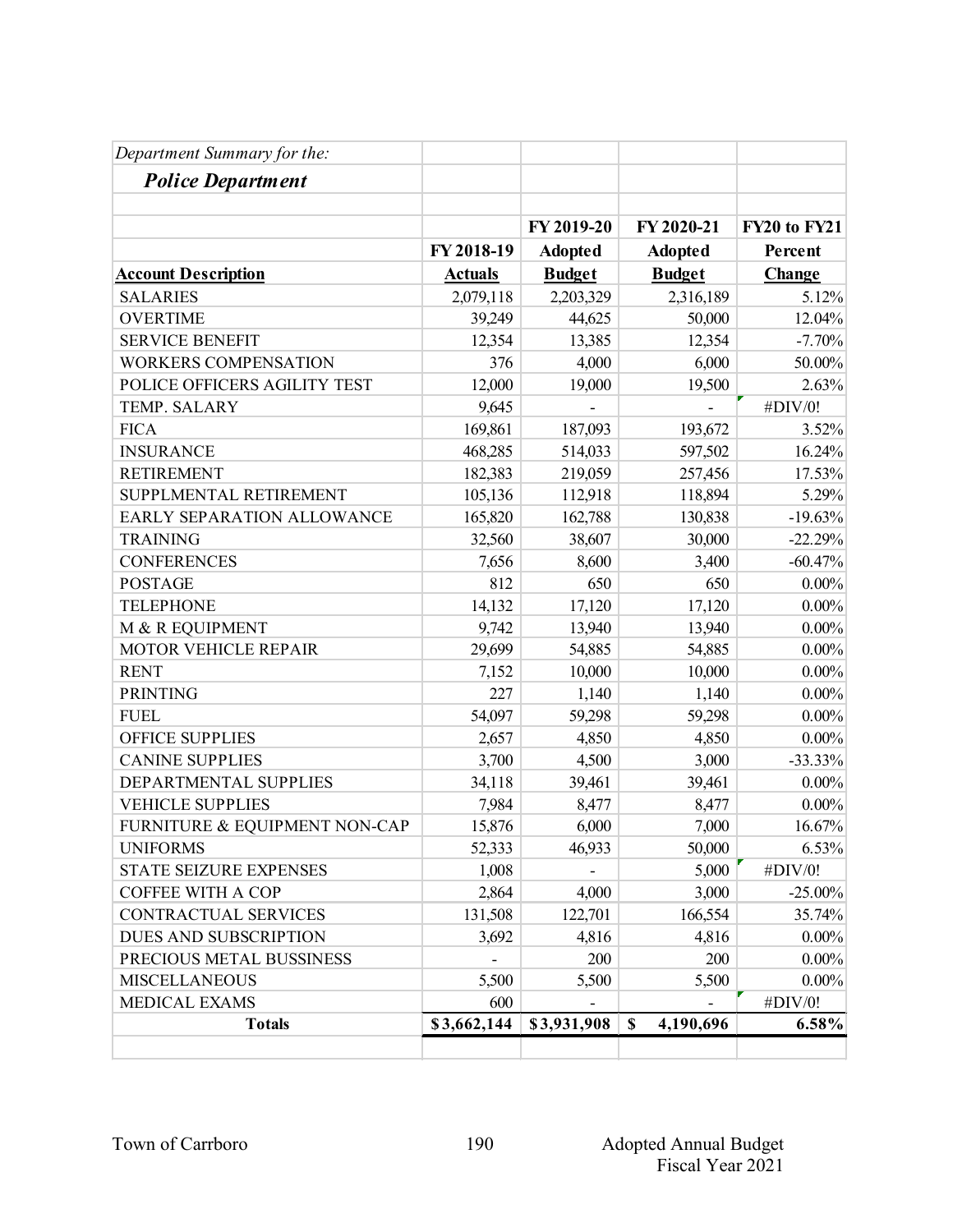| Department Summary for the:        |                 |                           |                          |                     |
|------------------------------------|-----------------|---------------------------|--------------------------|---------------------|
| <b>Fire and Rescue Department</b>  |                 |                           |                          |                     |
|                                    |                 |                           |                          |                     |
|                                    |                 | FY 2019-20                | FY 2020-21               | <b>FY20 to FY21</b> |
|                                    | FY 2018-19      | <b>Adopted</b>            | <b>Adopted</b>           | Percent             |
| <b>Account Description</b>         | <b>Actuals</b>  | <b>Budget</b>             | <b>Budget</b>            | Change              |
| <b>SALARIES</b>                    | \$<br>1,776,885 | $\mathbb{S}$<br>1,820,040 | \$<br>1,854,164          | 1.87%               |
| <b>OVERTIME</b>                    | 48,708          | 38,800                    | 40,000                   | 3.09%               |
| <b>SERVICE BENEFIT</b>             | 12,731          | 13,683                    | 11,819                   | $-13.62%$           |
| <b>WORKERS COMPENSATION</b>        | 1,102           |                           |                          | #DIV/0!             |
| SHIFT WAGES - FIRE DEPT            | 124,200         | 106,500                   | 110,000                  | 3.29%               |
| <b>FICA</b>                        | 143,405         | 151,596                   | 154,433                  | 1.87%               |
| <b>INSURANCE</b>                   | 439,124         | 462,835                   | 500,219                  | 8.08%               |
| <b>RETIREMENT</b>                  | 153,778         | 178,310                   | 205,632                  | 15.32%              |
| SUPPLMENTAL RETIREMENT             | 58,926          | 59,373                    | 60,562                   | 2.00%               |
| <b>FIREFIGHTERS PENSION</b>        | 3,062           | 3,240                     | 3,240                    | $0.00\%$            |
| <b>TRAINING</b>                    | 18,017          | 15,000                    | 5,000                    | $-66.67%$           |
| <b>EMPLOYEE TUITION ASSISTANCE</b> |                 | 700                       | 700                      | $0.00\%$            |
| <b>CONFERENCES</b>                 | 3,162           | 3,500                     | 1,700                    | $-51.43%$           |
| <b>POSTAGE</b>                     | 338             | 200                       | 200                      | $0.00\%$            |
| <b>TELEPHONE</b>                   | 4,067           | 5,054                     | 5,054                    | $0.00\%$            |
| <b>TRAVEL</b>                      | 5               |                           |                          | #DIV/0!             |
| M & R EQUIPMENT                    | 16,804          | 36,234                    | 35,000                   | $-3.41%$            |
| MOTOR VEHICLE REPAIR               | 48,202          | 35,000                    | 36,500                   | 4.29%               |
| <b>FUEL</b>                        | 20,379          | 20,660                    | 20,910                   | 1.21%               |
| <b>OFFICE SUPPLIES</b>             | 998             | 1,500                     | 1,500                    | $0.00\%$            |
| DEPARTMENTAL SUPPLIES              | 28,313          | 40,362                    | 40,000                   | $-0.90%$            |
| <b>VEHICLE SUPPLIES</b>            | 311             |                           |                          | #DIV/0!             |
| FURNITURE & EQUIPMENT NON-CAP      | 481             |                           | $\overline{\phantom{0}}$ | #DIV/0!             |
| <b>MEDICAL SUPPLIES</b>            | 9,052           | 10,000                    | 10,000                   | $0.00\%$            |
| <b>UNIFORMS</b>                    | 40,043          | 46,260                    | 46,260                   | $0.00\%$            |
| <b>CONTRACTUAL SERVICES</b>        | 18,258          | 22,126                    | 26,626                   | 20.34%              |
| DUES AND SUBSCRIPTION              | 4,163           | 3,620                     | 3,620                    | $0.00\%$            |
| MEDICAL EXAMS                      | 10,000          | 10,000                    | 10,000                   | $0.00\%$            |
| PROGRAM INSURANCE                  | 2,697           | 3,044                     | 3,044                    | $0.00\%$            |
| <b>EQUIPMENT</b>                   | 27,871          |                           |                          | #DIV/0!             |
| <b>VEHICLES</b>                    | 47,709          |                           |                          | #DIV/0!             |
| <b>Totals</b>                      | 3,062,791<br>\$ | 3,087,637<br>S            | $\mathbf S$<br>3,186,183 | 3.19%               |
|                                    |                 |                           |                          |                     |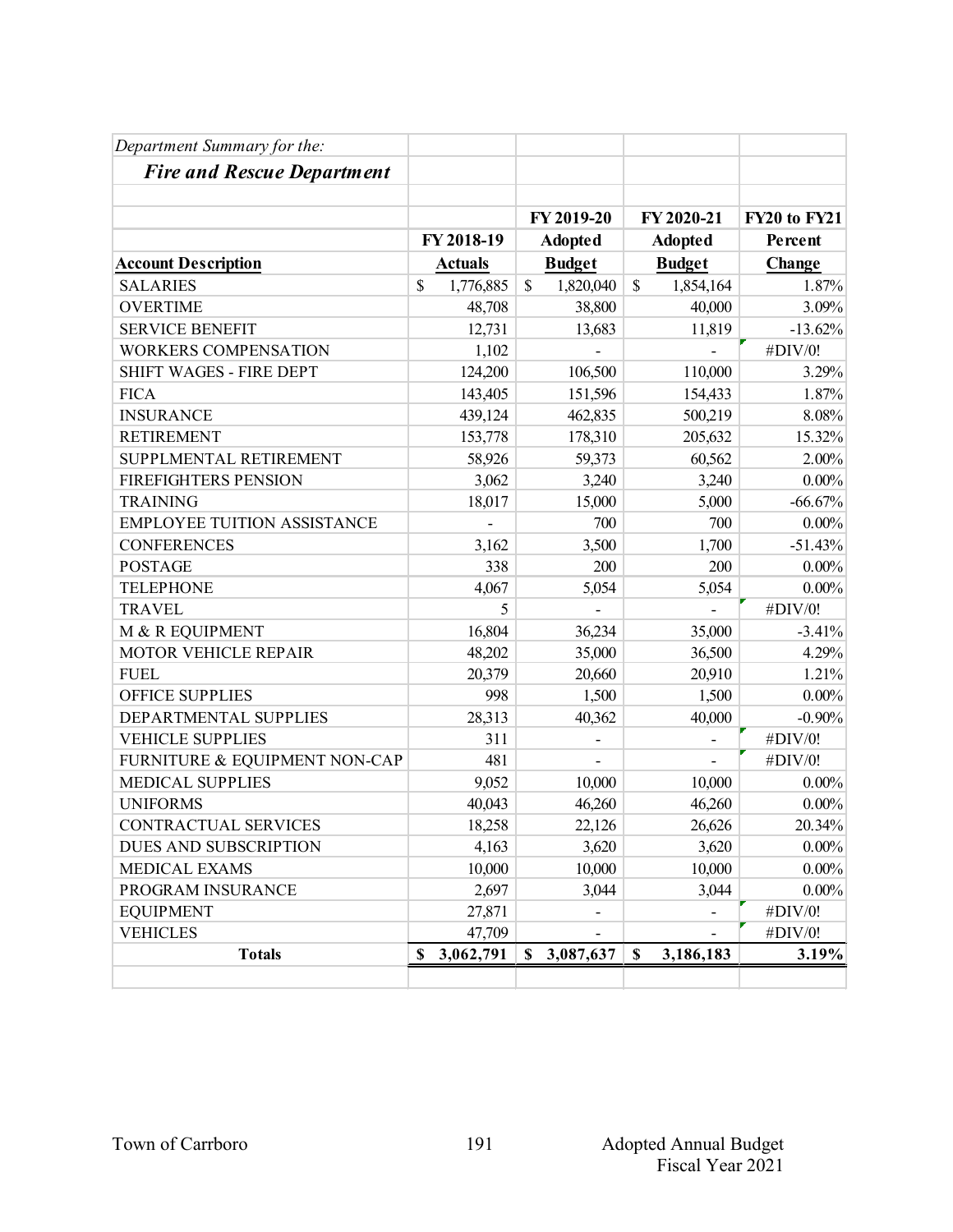| Department Summary for the:                                       |                 |                              |              |                |              |
|-------------------------------------------------------------------|-----------------|------------------------------|--------------|----------------|--------------|
| <b>Planning Department</b>                                        |                 |                              |              |                |              |
|                                                                   |                 | FY 2019-20                   |              | FY 2020-21     | FY20 to FY21 |
|                                                                   | FY 2018-19      | <b>Adopted</b>               |              | <b>Adopted</b> | Percent      |
| <b>Account Description</b>                                        | <b>Actuals</b>  | <b>Budget</b>                |              | <b>Budget</b>  | Change       |
| <b>SALARIES</b>                                                   | \$<br>808,696   | \$<br>972,498                | $\mathbb{S}$ | 886,710        | $-8.82%$     |
| <b>SERVICE BENEFIT</b>                                            | 4,659           | 4,868                        |              | 5,495          | 12.88%       |
| PART TIME SALARIES                                                | 22,798          | 27,349                       |              | 28,280         | 3.40%        |
| TEMP. SALARY                                                      | 3,450           | 4,500                        |              | 4,500          | $0.00\%$     |
| <b>FICA</b>                                                       | 60,255          | 76,969                       |              | 70,830         | $-7.98%$     |
| <b>INSURANCE</b>                                                  | 173,318         | 225,599                      |              | 199,955        | $-11.37%$    |
| <b>RETIREMENT</b>                                                 | 65,574          | 90,158                       |              | 93,476         | 3.68%        |
| SUPPLMENTAL RETIREMENT                                            | 24,414          | 30,021                       |              | 27,521         | $-8.33%$     |
| PERSONNEL COST - OTHER DEPTS                                      | (5,062)         |                              |              | (6,950)        | #DIV/0!      |
| <b>TRAINING</b>                                                   | 1,615           | 8,120                        |              | 6,500          | $-19.95%$    |
| <b>CONFERENCES</b>                                                | 3,998           | 5,450                        |              |                | $-100.00\%$  |
| <b>POSTAGE</b>                                                    | 1,660           | 1,350                        |              | 2,100          | 55.56%       |
| <b>TELEPHONE</b>                                                  | 1,818           | 1,800                        |              | 1,800          | $0.00\%$     |
| <b>TRAVEL</b>                                                     | 450             | 350                          |              | 475            | 35.71%       |
| M & R EQUIPMENT                                                   |                 | 500                          |              | 500            | $0.00\%$     |
| MOTOR VEHICLE REPAIR                                              | 1,049           | 1,450                        |              | 950            | $-34.48%$    |
| <b>RENT</b>                                                       | 2,126           | 5,500                        |              | $\overline{a}$ | $-100.00\%$  |
| <b>PRINTING</b>                                                   | 2,912           | 3,400                        |              | 2,700          | $-20.59%$    |
| <b>ADVERTISING</b>                                                | 5,344           | 3,300                        |              | 3,300          | $0.00\%$     |
| <b>FUEL</b>                                                       | 1,270           | 2,095                        |              | 1,995          | $-4.77%$     |
| <b>OFFICE SUPPLIES</b>                                            | 1,809           | 1,700                        |              | 1,550          | $-8.82%$     |
| DEPARTMENTAL SUPPLIES                                             | 4,176           | 4,300                        |              | 3,800          | $-11.63%$    |
| FURNITURE & EQUIPMENT NON-CAP                                     |                 | 2,500                        |              | 6,750          | 170.00%      |
| <b>UNIFORMS</b>                                                   | 65              | 1,200                        |              | 1,100          | $-8.33%$     |
| CONTRACTUAL SERVICES                                              | 31,474          | 45,050                       |              | 32,550         | $-27.75%$    |
| <b>ENGINEERING SERVICES</b>                                       | 71,992          | 93,000                       |              | 86,500         | $-6.99\%$    |
| BICYCLE FRIENDLY COMMUNITY                                        | 24,656          | 5,000                        |              | 30,000         | 500.00%      |
| ENERGY & CLIMATE ACTION PLAN                                      | 2,014           | $\qquad \qquad \blacksquare$ |              |                | #DIV/0!      |
| ROGERS ROAD INTERLOCAL *                                          |                 |                              |              | 66,728         | #DIV/0!      |
| DUES AND SUBSCRIPTION                                             | 3,349           | 3,870                        |              | 4,470          | 15.50%       |
| BICYCLE & PED MINOR IMPV PROJ                                     |                 | 3,000                        |              |                | $-100.00\%$  |
| <b>GRASSROOTS PARTNERSHIPS INIT</b>                               | 11,561          | 25,000                       |              |                | $-100.00\%$  |
| <b>Totals</b>                                                     | \$<br>1,331,440 | \$<br>1,649,897              | \$           | 1,563,585      | $-5.23\%$    |
| * Expense was budgeted in Governmental Support in previous years. |                 |                              |              |                |              |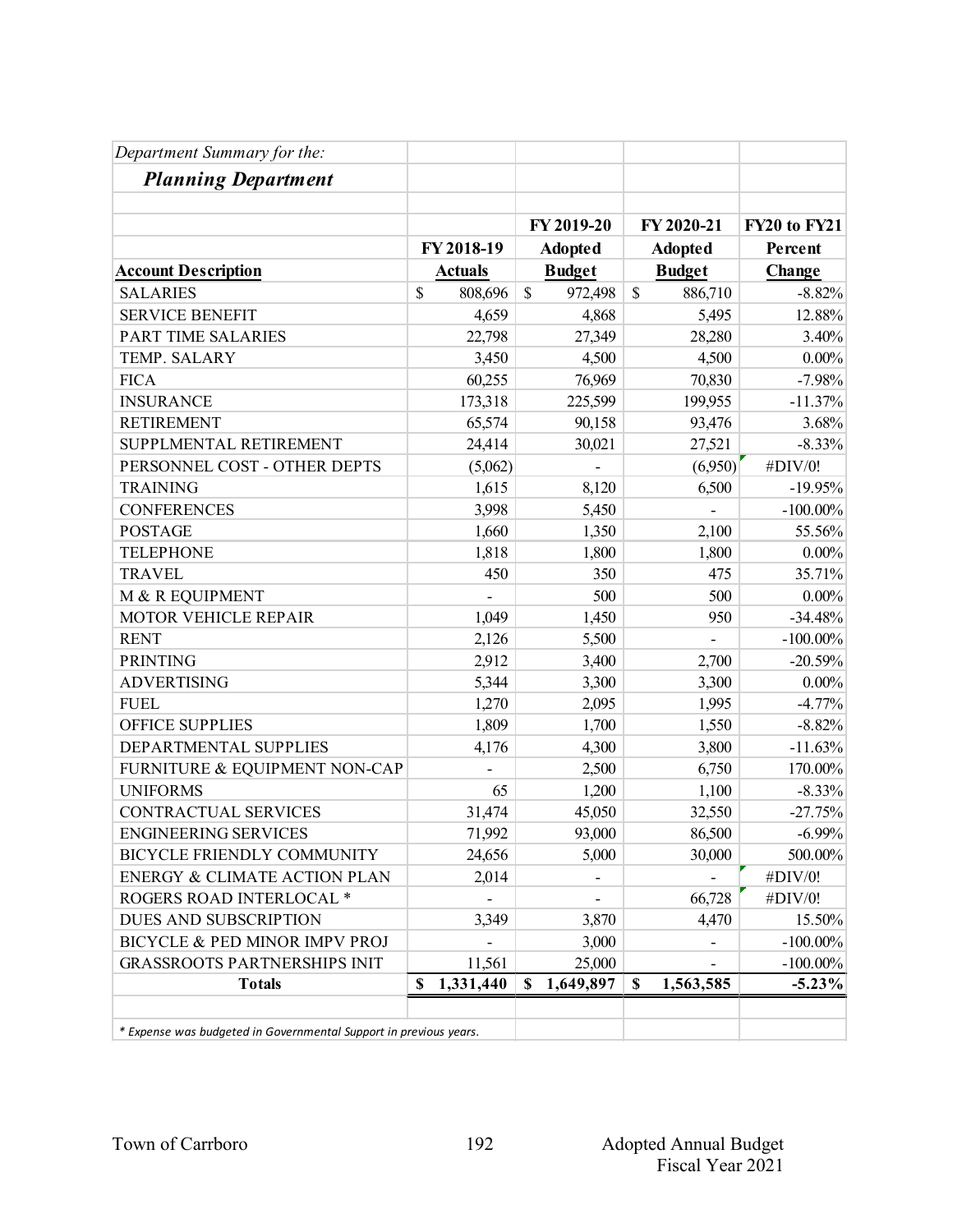| Department Summary for the: |   |                          |    |                   |   |                |              |
|-----------------------------|---|--------------------------|----|-------------------|---|----------------|--------------|
| <b>Transportation</b>       |   |                          |    |                   |   |                |              |
|                             |   |                          |    | <b>FY 2019-20</b> |   | FY 2020-21     | FY20 to FY21 |
|                             |   | FY 2018-19               |    | <b>Adopted</b>    |   | <b>Adopted</b> | Percent      |
| <b>Account Description</b>  |   | <b>Actuals</b>           |    | <b>Budget</b>     |   | <b>Budget</b>  | Change       |
| CONTRACTUAL SERVICES        | S | 1,808,940                | \$ | 1,919,000         | S | 1,946,000      | $1.41\%$     |
| <b>VEHICLES</b>             |   | $\overline{\phantom{a}}$ |    | 83,600            |   | 83,600         | $0.00\%$     |
| <b>Totals</b>               | S | 1,808,940                | S  | 2,002,600         |   | 2,029,600      | 1.35%        |
|                             |   |                          |    |                   |   |                |              |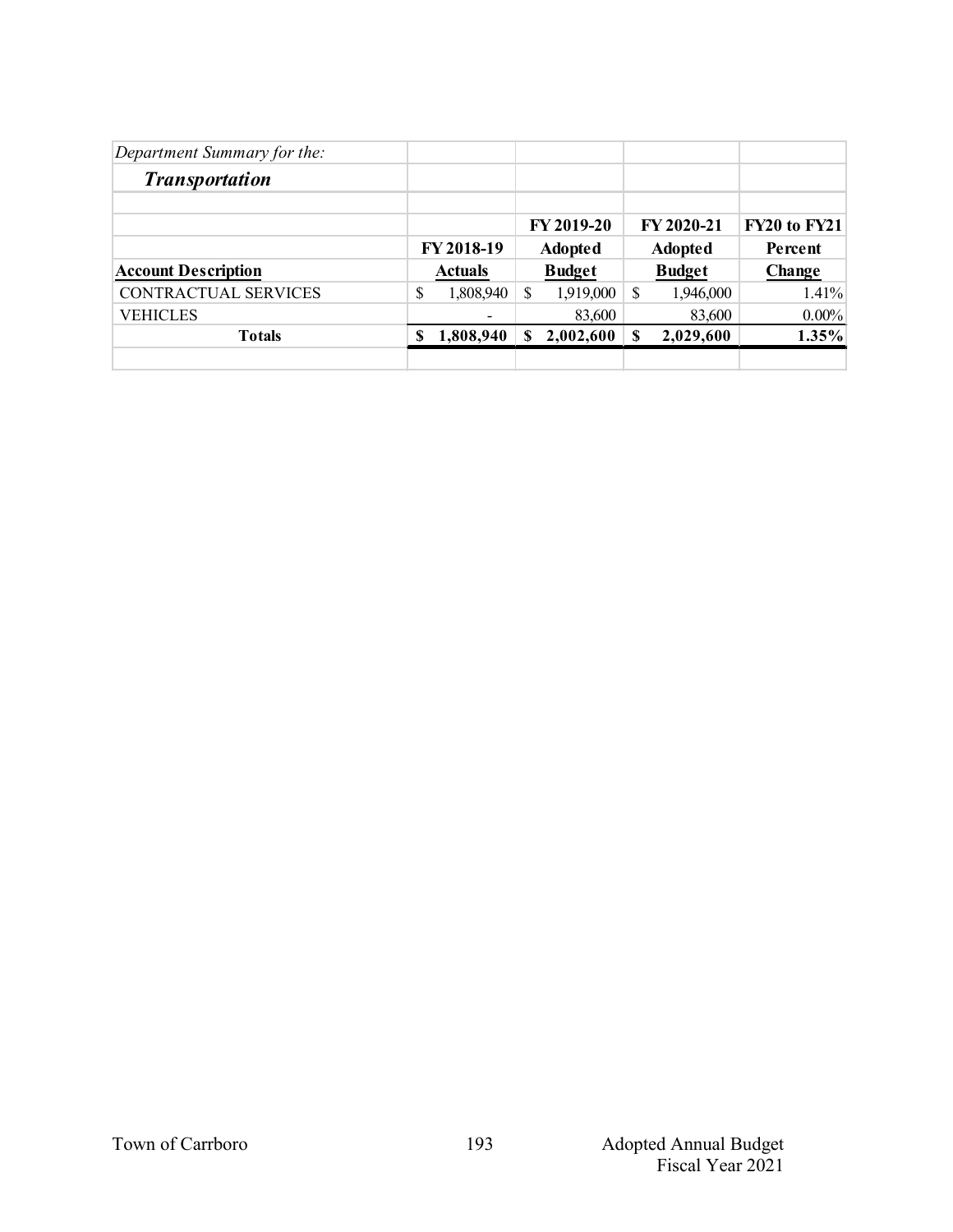| Department Summary for the:    |                 |                          |                 |                     |
|--------------------------------|-----------------|--------------------------|-----------------|---------------------|
| <b>Public Works Department</b> |                 |                          |                 |                     |
|                                |                 |                          |                 |                     |
|                                |                 | FY 2019-20               | FY 2020-21      | <b>FY20 to FY21</b> |
|                                | FY 2018-19      | <b>Adopted</b>           | <b>Adopted</b>  | Percent             |
| <b>Account Description</b>     | <u>Actuals</u>  | <b>Budget</b>            | <b>Budget</b>   | Change              |
| <b>SALARIES</b>                | \$<br>1,448,985 | \$<br>1,624,363          | \$<br>1,699,824 | 4.65%               |
| <b>OVERTIME</b>                | 21,132          | 19,250                   | 20,750          | 7.79%               |
| <b>SERVICE BENEFIT</b>         | 7,819           | 8,067                    | 8,478           | 5.09%               |
| <b>WORKERS COMPENSATION</b>    | 645             |                          | 3,000           | #DIV/0!             |
| <b>FICA</b>                    | 108,045         | 126,752                  | 132,806         | 4.78%               |
| <b>INSURANCE</b>               | 378,643         | 481,133                  | 513,059         | 6.64%               |
| <b>RETIREMENT</b>              | 116,264         | 148,654                  | 175,812         | 18.27%              |
| SUPPLMENTAL RETIREMENT         | 44,525          | 49,499                   | 51,779          | 4.61%               |
| PERSONNEL COST - OTHER DEPTS   | (24, 536)       | (12,500)                 | (25, 834)       | 106.67%             |
| <b>TRAINING</b>                | 3,676           | 11,900                   |                 | $-100.00\%$         |
| COMMERCIAL DRIVERS LICENSE     | 255             | 725                      | 825             | 13.79%              |
| PROFESSIONAL SERVICES          | 420             |                          | 40,000          | #DIV/0!             |
| <b>CONFERENCES</b>             |                 | 2,000                    | 4,250           | 112.50%             |
| <b>POSTAGE</b>                 | 16              | 200                      | 200             | $0.00\%$            |
| <b>TELEPHONE</b>               | 6,608           | 7,500                    | 3,000           | $-60.00\%$          |
| <b>TRAVEL</b>                  | 687             | 300                      | 300             | $0.00\%$            |
| M & R EQUIPMENT                | 19,774          | 30,600                   | 29,800          | $-2.61%$            |
| <b>MAND R BUILDINGS</b>        | 128,314         | 112,000                  | 115,000         | 2.68%               |
| M & R PARKS                    | 975             | 1,000                    | 10,000          | 900.00%             |
| M & R GROUNDS                  | 710             | 1,200                    | 1,000           | $-16.67%$           |
| <b>MOTOR VEHICLE REPAIR</b>    | 208,242         | 122,700                  | 138,700         | 13.04%              |
| <b>RENT</b>                    | 2,179           | 8,000                    | 1,500           | $-81.25%$           |
| <b>PRINTING</b>                | 209             | 750                      | 750             | $0.00\%$            |
| <b>ADVERTISING</b>             | 375             | 500                      | 500             | $0.00\%$            |
| <b>UTILITIES</b>               | 276,895         | 294,000                  | 287,000         | $-2.38%$            |
| <b>PARK UTILITIES</b>          | 29,641          | 38,900                   | 42,000          | 7.97%               |
| <b>FUEL</b>                    | 131,124         | 78,906                   | 92,950          | 17.80%              |
| <b>FUEL SYSTEM</b>             | 840             |                          |                 | #DIV/0!             |
| OFFICE SUPPLIES                |                 |                          |                 | $-11.11%$           |
|                                | 5,209           | 4,500                    | 4,000           |                     |
| DEPARTMENTAL SUPPLIES          | 152,600         | 130,623                  | 137,250         | 5.07%               |
| <b>PARK SUPPLIES</b>           | 16,574          | 15,000                   | 25,000          | 66.67%              |
| <b>PURCHASE FOR RESALE</b>     | 9,462           | 9,700                    | 9,620           | $-0.82%$            |
| TRAFFIC CALMING DEVICES        | 90              |                          | 30,000          | #DIV/0!             |
| YARD WASTE CARTS               | 4,684           | 4,850                    | 5,200           | 7.22%               |
| <b>VEHICLE SUPPLIES</b>        | 3,984           | 4,000                    | 3,500           | $-12.50%$           |
| FURNITURE & EQUIPMENT NON-CAP  | 1,492           | 3,250                    | 3,100           | $-4.62%$            |
| <b>UNIFORMS</b>                | 16,125          | 15,892                   | 17,050          | 7.29%               |
| CONTRACTUAL SERVICES           | 289,811         | 249,930                  | 157,380         | $-37.03%$           |
| <b>LANDFILL FEES</b>           | 335,569         | 360,000                  | 360,000         | $0.00\%$            |
| DUES AND SUBSCRIPTION          | 1,334           | 1,725                    | 2,525           | 46.38%              |
| <b>MISCELLANEOUS</b>           | 552             |                          |                 | #DIV/0!             |
| <b>EQUIPMENT</b>               | 28,667          | 25,000                   | 35,000          | 40.00%              |
| <b>VEHICLES</b>                | 42,924          | $\overline{a}$           |                 | #DIV/0!             |
| OTHER CAPITAL ASSETS           | 2,200           | $\overline{\phantom{0}}$ |                 | #DIV/0!             |
| OPER EXP ALLOCATIONS-ST/W FND  |                 | (9,500)                  | (9,500)         | $0.00\%$            |
| OPER EXP ALLOCATIONS PRKG FUND |                 |                          | (14,000)        | #DIV/0!             |
| <b>Totals</b>                  | \$3,823,739     | \$3,971,369              | S<br>4,113,574  | 3.58%               |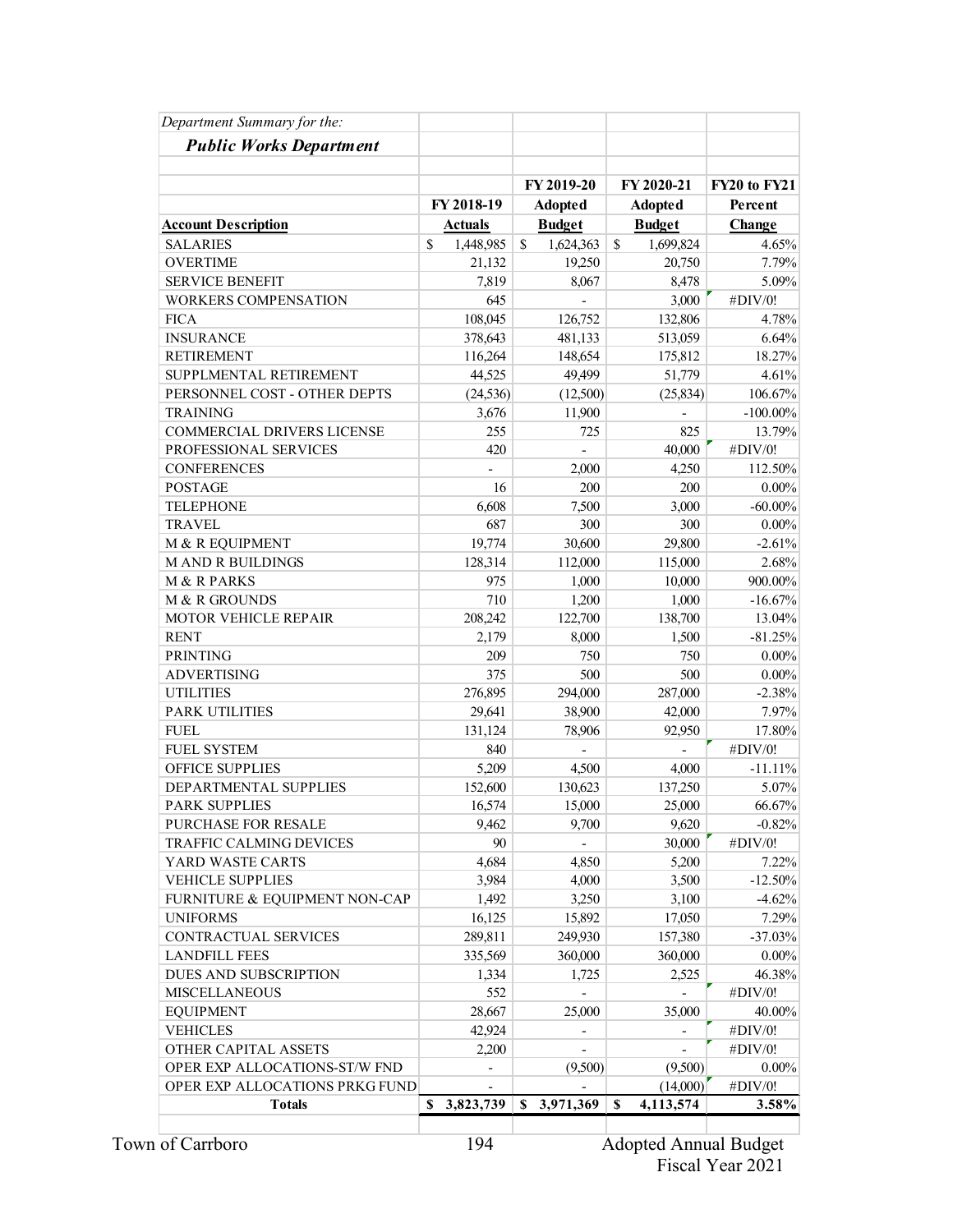| Department Summary for the:                                       |             |                |               |                |                 |                     |
|-------------------------------------------------------------------|-------------|----------------|---------------|----------------|-----------------|---------------------|
| Recreation, Parks, & Cultural Resources Department                |             |                |               |                |                 |                     |
|                                                                   |             |                |               | FY 2019-20     | FY 2020-21      | <b>FY20 to FY21</b> |
|                                                                   |             | FY 2018-19     |               | <b>Adopted</b> | <b>Adopted</b>  | Percent             |
| <b>Account Description</b>                                        |             | <b>Actuals</b> |               | <b>Budget</b>  | <b>Budget</b>   | Change              |
| <b>SALARIES</b>                                                   | \$          | 643,528        | $\mathcal{S}$ |                | \$              | 4.80%               |
| <b>SERVICE BENEFIT</b>                                            |             |                |               | 677,338        | 709,881         |                     |
|                                                                   |             | 4,625          |               | 4,625          | 5,324           | 15.11%              |
| WORKERS COMPENSATION                                              |             | 330            |               |                |                 | #DIV/0!             |
| PART TIME SALARIES                                                |             | 45,104         |               | 32,810         | 34,123          | 4.00%               |
| TEMP. SALARY                                                      |             | 213,179        |               | 223,210        | 246,250         | 10.32%              |
| <b>FICA</b>                                                       |             | 66,608         |               | 70,039         | 76,229          | 8.84%               |
| <b>INSURANCE</b>                                                  |             | 165,085        |               | 182,108        | 188,838         | 3.70%               |
| UNEMPLOYMENT INSURANCE                                            |             | 5,840          |               |                |                 | #DIV/0!             |
| <b>RETIREMENT</b>                                                 |             | 56,067         |               | 64,347         | 76,370          | 18.68%              |
| SUPPLMENTAL RETIREMENT                                            |             | 19,474         |               | 21,427         | 22,488          | 4.95%               |
| <b>TRAINING</b>                                                   |             | 2,308          |               | 2,800          | 500             | $-82.14%$           |
| <b>CONFERENCES</b>                                                |             | 6,545          |               | 9,800          |                 | $-100.00\%$         |
| <b>POSTAGE</b>                                                    |             | 5,510          |               | 7,265          | 7,265           | $0.00\%$            |
| GOVT ADVANCED RACIAL EQUITY                                       |             |                |               |                | 25,000          | #DIV/0!             |
| <b>TELEPHONE</b>                                                  |             | 671            |               | 810            | 810             | $0.00\%$            |
| M & R EQUIPMENT                                                   |             | 1,995          |               | 1,622          | 1,622           | $0.00\%$            |
| <b>MAND R BUILDINGS</b>                                           |             | 48,009         |               | 9,400          | 55,600          | 491.49%             |
| M & R PARKS                                                       |             | 413            |               | 3,920          | 3,920           | $0.00\%$            |
| MOTOR VEHICLE REPAIR                                              |             | 282            |               | 1,050          | 1,050           | $0.00\%$            |
| <b>RENT</b>                                                       |             | 34,094         |               | 47,870         | 41,870          | $-12.53%$           |
| <b>PRINTING</b>                                                   |             | 11,317         |               | 14,000         | 14,000          | $0.00\%$            |
| <b>ADVERTISING</b>                                                |             | 1,826          |               | 3,910          | 3,410           | $-12.79%$           |
| <b>FUEL</b>                                                       |             | 603            |               | 1,000          | 1,000           | $0.00\%$            |
| <b>OFFICE SUPPLIES</b>                                            |             | 2,090          |               | 3,134          | 3,134           | $0.00\%$            |
| DEPARTMENTAL SUPPLIES                                             |             | 37,274         |               | 44,500         | 39,225          | $-11.85%$           |
| <b>UNIFORMS</b>                                                   |             | 17,784         |               | 20,000         | 20,000          | $0.00\%$            |
| CONTRACTUAL SERVICES                                              |             | 83,586         |               | 103,496        | 96,000          | $-7.24%$            |
| <b>ART CENTER *</b>                                               |             |                |               |                | 20,000          | #DIV/0!             |
| <b>LIBRARY PROJECT *</b>                                          |             |                |               |                | 4,000           | #DIV/0!             |
| SOCIAL EQUITY & INCLUSION INIT *                                  |             | ۰              |               |                | 20,000          | #DIV/0!             |
| CD & MEMORABILIA SHOW                                             |             |                |               |                | 2,800           | #DIV/0!             |
| <b>COMMUNITY EVENTS</b>                                           |             | 123,561        |               | 127,900        | 119,400         | $-6.65%$            |
| <b>ACTIVE LIFE PROGRAMS</b>                                       |             | 1,004          |               |                |                 | #DIV/0!             |
| DUES AND SUBSCRIPTION                                             |             | 3,386          |               | 3,500          | 3,900           | 11.43%              |
| MISCELLANEOUS CONSTRUCTION                                        |             |                |               | 54,000         |                 | $-100.00\%$         |
| <b>EQUIPMENT</b>                                                  |             | 5,027          |               |                |                 | #DIV/0!             |
| <b>Totals</b>                                                     | $\mathbf S$ | 1,607,125      | \$            | 1,735,881      | \$<br>1,844,009 | 6.23%               |
| * Expense was budgeted in Governmental Support in previous years. |             |                |               |                |                 |                     |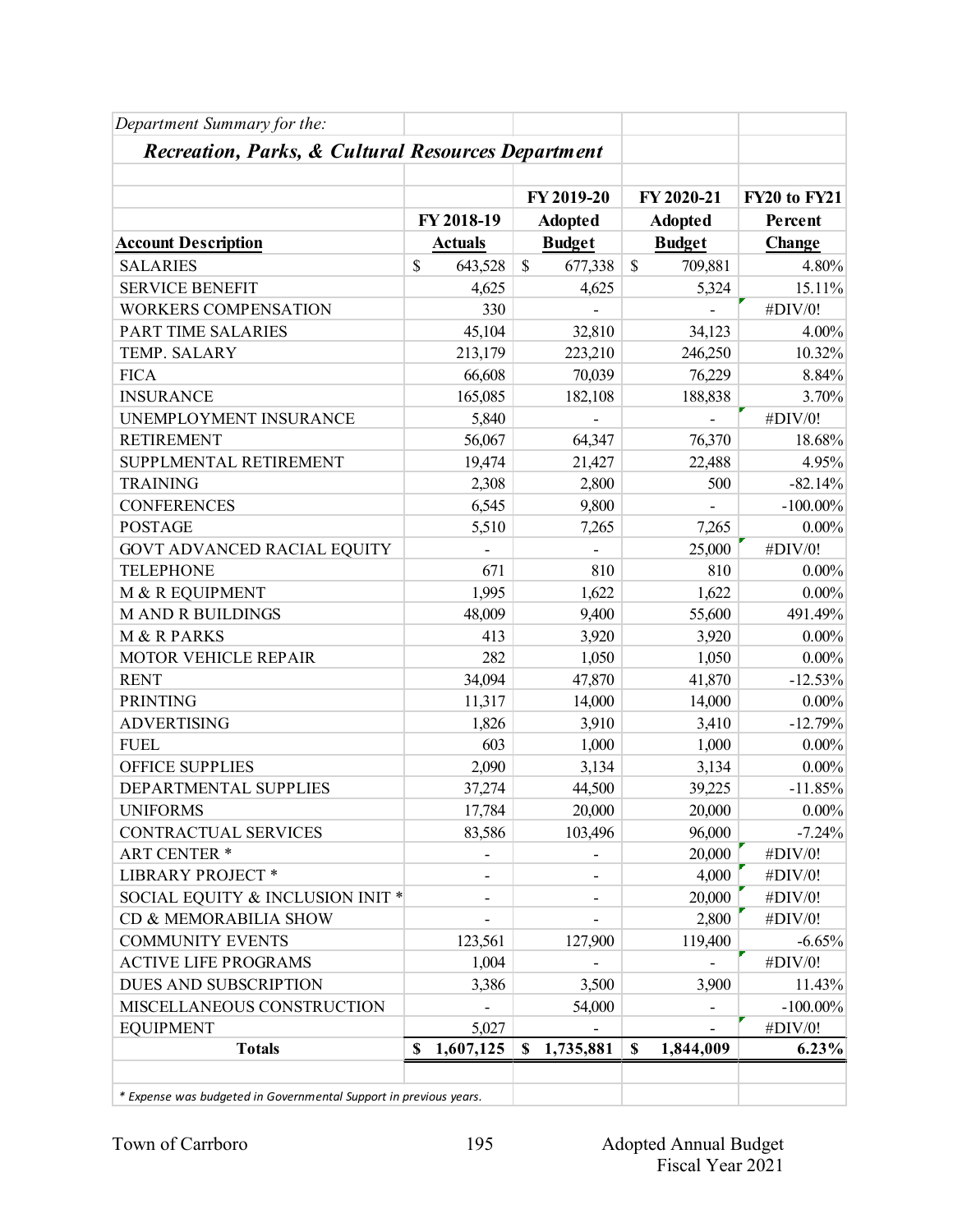| Department Summary for the:     |                      |               |                              |               |                              |                                |
|---------------------------------|----------------------|---------------|------------------------------|---------------|------------------------------|--------------------------------|
| <b>General Non-Departmental</b> |                      |               |                              |               |                              |                                |
|                                 |                      |               | FY 2019-20                   |               | FY 2020-21                   | <b>FY20 to FY21</b>            |
|                                 | FY 2018-19           |               | <b>Adopted</b>               |               | <b>Adopted</b>               | Percent                        |
| <b>Account Description</b>      | <b>Actuals</b>       |               | <b>Budget</b>                |               | <b>Budget</b>                | Change                         |
| <b>SALARIES</b>                 | \$<br>$\overline{a}$ | $\mathbb{S}$  | 420,274                      | $\mathbb{S}$  | 38,695                       | $-90.79%$                      |
| DEPENDENT HEALTH INSURANCE      |                      |               | 315,271                      |               | 348,250                      | 10.46%                         |
| UNEMPLOYMENT INS RESERVE        |                      |               | 22,821                       |               | 20,000                       | $-12.36%$                      |
| RISK MANAGEMENT/SAFETY          |                      |               | 100,000                      |               | 90,000                       | $-10.00\%$                     |
| <b>Totals</b>                   | \$<br>$\blacksquare$ | \$            | 858,366                      | \$            | 496,945                      | $-42.11%$                      |
| Department Summary for the:     |                      |               |                              |               |                              |                                |
| <b>Transfers</b>                |                      |               |                              |               |                              |                                |
|                                 |                      |               | FY 2019-20                   |               | FY 2020-21                   | FY20 to FY21                   |
|                                 | FY 2018-19           |               | <b>Adopted</b>               |               | <b>Adopted</b>               | Percent                        |
| <b>Account Description</b>      | <b>Actuals</b>       |               | <b>Budget</b>                |               | <b>Budget</b>                | Change                         |
| TR TO AFFORDABLE HOUSING        | \$                   | $\mathcal{S}$ | 52,000                       | $\mathcal{S}$ | 112,500                      | 116.35%                        |
| TR TO CAPITAL RESERVE FUND      | 250,000              |               | 405,200                      |               |                              | $-100.00\%$                    |
| TR TO CAPITAL PROJECTS          | 1,337,450            |               | $\overline{\phantom{a}}$     |               | 450,000                      | #DIV/0!                        |
| TR TO PARKING FUND              |                      |               |                              |               | 343,550                      | #DIV/0!                        |
| <b>Totals</b>                   | \$<br>1,587,450      | $\mathbf S$   | 457,200                      | \$            | 906,050                      | 98.17%                         |
| Department Summary for the:     |                      |               |                              |               |                              |                                |
| <b>Debt Service</b>             |                      |               |                              |               |                              |                                |
|                                 |                      |               |                              |               |                              |                                |
|                                 | FY 2018-19           |               | FY 2019-20<br><b>Adopted</b> |               | FY 2020-21<br><b>Adopted</b> | <b>FY20 to FY21</b><br>Percent |
| <b>Account Description</b>      | <b>Actuals</b>       |               | <b>Budget</b>                |               | <b>Budget</b>                | <b>Change</b>                  |
| <b>LEASE PAYMENT PRINCIPAL</b>  | \$<br>357,881        | $\mathcal{S}$ | 656,685                      | $\mathcal{S}$ | 518,637                      | $-21.02%$                      |
| <b>LEASE PAYMENT INTEREST</b>   | 14,048               |               | 14,683                       |               | 28,579                       | 94.64%                         |
| GO BOND-SIDEWALKS-PRINCIPAL     | 250,000              |               | 250,000                      |               | 250,000                      | $0.00\%$                       |
| FIRE SUBSTATION PRINCIPAL       | 216,667              |               | 216,667                      |               | 216,667                      | $0.00\%$                       |
| GO BOND-SIDEWALKS-INTEREST      | 77,500               |               | 72,136                       |               | 67,500                       | $-6.43%$                       |
| FIRE SUBSTATION INTEREST        | 35,073               |               | 35,073                       |               | 23,850                       | $-32.00\%$                     |
| <b>Totals</b>                   | \$<br>951,169        | $\mathbf S$   | 1,245,244                    | \$            | 1,105,233                    | $-11.24%$                      |
|                                 |                      |               |                              |               |                              |                                |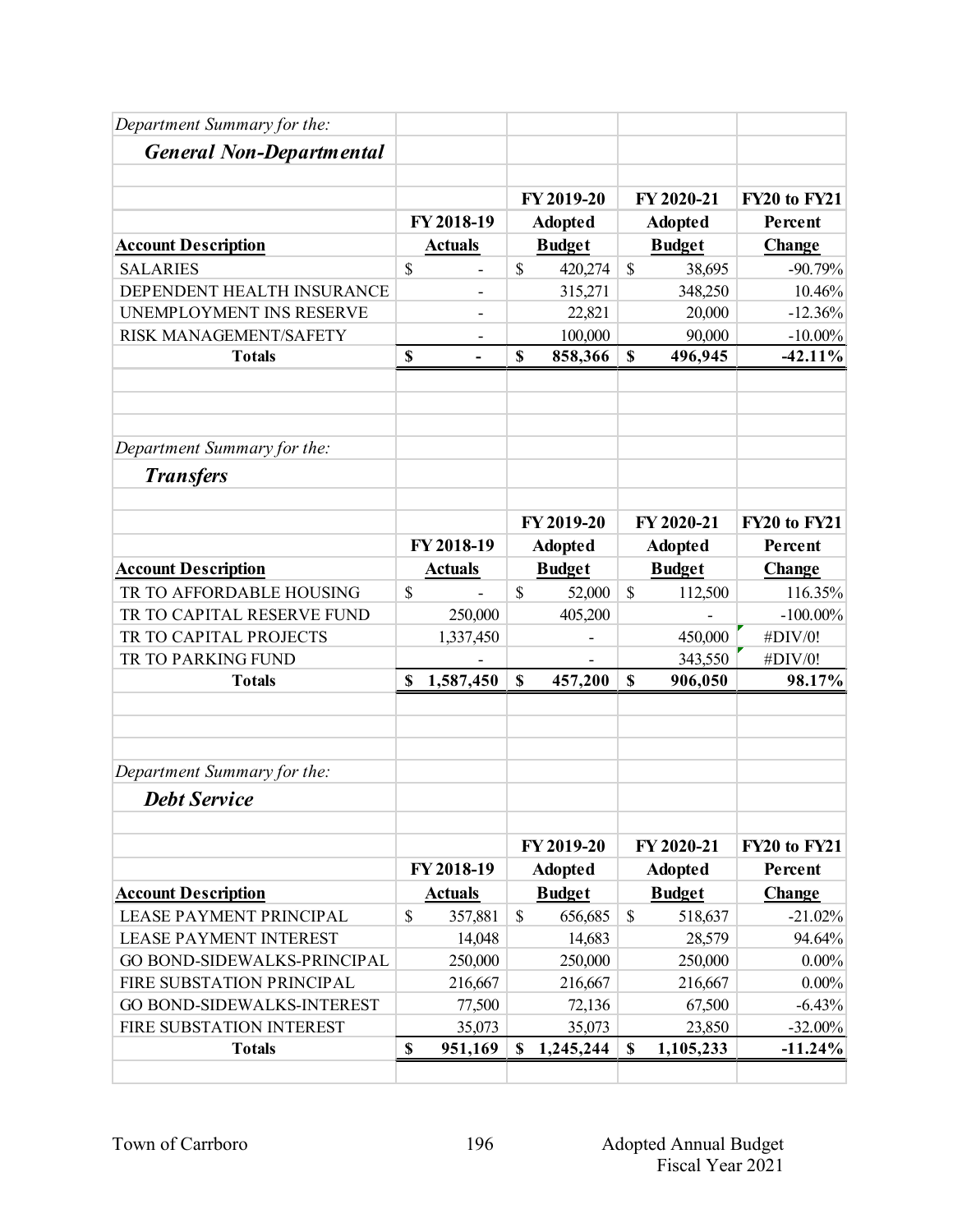| Department Summary for the:                      |               |                |                |                          |                     |
|--------------------------------------------------|---------------|----------------|----------------|--------------------------|---------------------|
| <b>Storm Water Utility Operations Department</b> |               |                |                |                          |                     |
|                                                  |               |                |                |                          |                     |
|                                                  |               |                | FY 2019-20     | FY 2020-21               | <b>FY20 to FY21</b> |
|                                                  |               | FY 2018-19     | <b>Adopted</b> | <b>Adopted</b>           | Percent             |
| <b>Account Description</b>                       |               | <b>Actuals</b> | <b>Budget</b>  | <b>Budget</b>            | Change              |
| <b>SALARIES</b>                                  | $\mathcal{S}$ | 110,857        | \$<br>119,510  | \$<br>191,093            | 59.90%              |
| <b>SERVICE BENEFIT</b>                           |               | 456            | 456            | 456                      | $0.00\%$            |
| <b>FICA</b>                                      |               | 8,121          | 9,183          | 14,670                   | 59.75%              |
| <b>INSURANCE</b>                                 |               | 21,440         | 24,272         | 56,312                   | 132.00%             |
| <b>RETIREMENT</b>                                |               | 189            | 10,755         | 19,477                   | 81.10%              |
| SUPPLMENTAL RETIREMENT                           |               | 3,344          | 3,581          | 5,735                    | 60.15%              |
| PERSONNEL COST - OTHER DEPTS                     |               | 29,598         | 12,500         | 11,784                   | $-5.73%$            |
| <b>TRAINING</b>                                  |               | 277            | 1,915          | 1,495                    | $-21.93%$           |
| <b>LEGAL SERVICES</b>                            |               | 513            | 1,000          | 1,000                    | $0.00\%$            |
| ARCHITECTURAL SERVICES                           |               | 5,900          |                |                          | #DIV/0!             |
| <b>CONFERENCES</b>                               |               | 452            | 2,000          | 2,300                    | 15.00%              |
| <b>POSTAGE</b>                                   |               | 3              | 1,000          | 1,000                    | $0.00\%$            |
| <b>TELEPHONE</b>                                 |               | 659            | 1,000          | 1,000                    | $0.00\%$            |
| RISK MANAGEMENT/SAFETY                           |               |                |                | 500                      | #DIV/0!             |
| MOTOR VEHICLE REPAIR                             |               |                | 1,000          | 8,000                    | 700.00%             |
| <b>PRINTING</b>                                  |               | 36             | 1,000          | 1,000                    | $0.00\%$            |
| <b>ADVERTISING</b>                               |               | 200            | 500            | 1,000                    | 100.00%             |
| <b>FUEL</b>                                      |               | 30             | 1,000          | 500                      | $-50.00\%$          |
| <b>OFFICE SUPPLIES</b>                           |               | 207            | 1,000          | 500                      | $-50.00\%$          |
| DEPARTMENTAL SUPPLIES                            |               | 3,874          | 6,000          | 10,000                   | 66.67%              |
| FURNITURE & EQUIPMENT NON-CAP                    |               | 11,854         |                | 2,500                    | #DIV/0!             |
| <b>UNIFORMS</b>                                  |               | 226            | 500            | 500                      | $0.00\%$            |
| <b>CONTRACTUAL SERVICES</b>                      |               | 36,802         | 69,000         | 92,500                   | 34.06%              |
| <b>ENGINEERING SERVICES</b>                      |               | 420            | 10,000         | 40,000                   | 300.00%             |
| DUES AND SUBSCRIPTION                            |               | 4,471          | 6,000          | 6,250                    | 4.17%               |
| STORMWATER ADVISORY COMM                         |               |                | 500            | 500                      | $0.00\%$            |
| <b>EQUIPMENT</b>                                 |               | 182,995        |                | $\overline{\phantom{a}}$ | #DIV/0!             |
| <b>EMERGENCY RESERVES SW UTILITY</b>             |               |                | 100,000        |                          | $-100.00\%$         |
| <b>RENOVATIONS</b>                               |               | 114,998        |                | $\overline{\phantom{0}}$ | #DIV/0!             |
| DEPR EXP-PW SUPERVISION                          |               | 9,150          |                | 10,000                   | #DIV/0!             |
| OPER EXP ALLOCATIONS-GEN FND                     |               |                | 9,500          | 9,500                    | $0.00\%$            |
| UNEXPENDED RESERVES                              |               |                | 170,203        | 154,903                  | $-8.99\%$           |
| TR TO GENERAL FUND                               |               | 56,475         |                |                          | #DIV/0!             |
| TR TO SWUE PROJECTS FUND                         |               | 100,000        | 235,400        | 350,000                  | 48.68%              |
| <b>Totals</b>                                    | \$            | 703,547        | \$<br>798,775  | \$<br>994,475            | 24.50%              |
|                                                  |               |                |                |                          |                     |